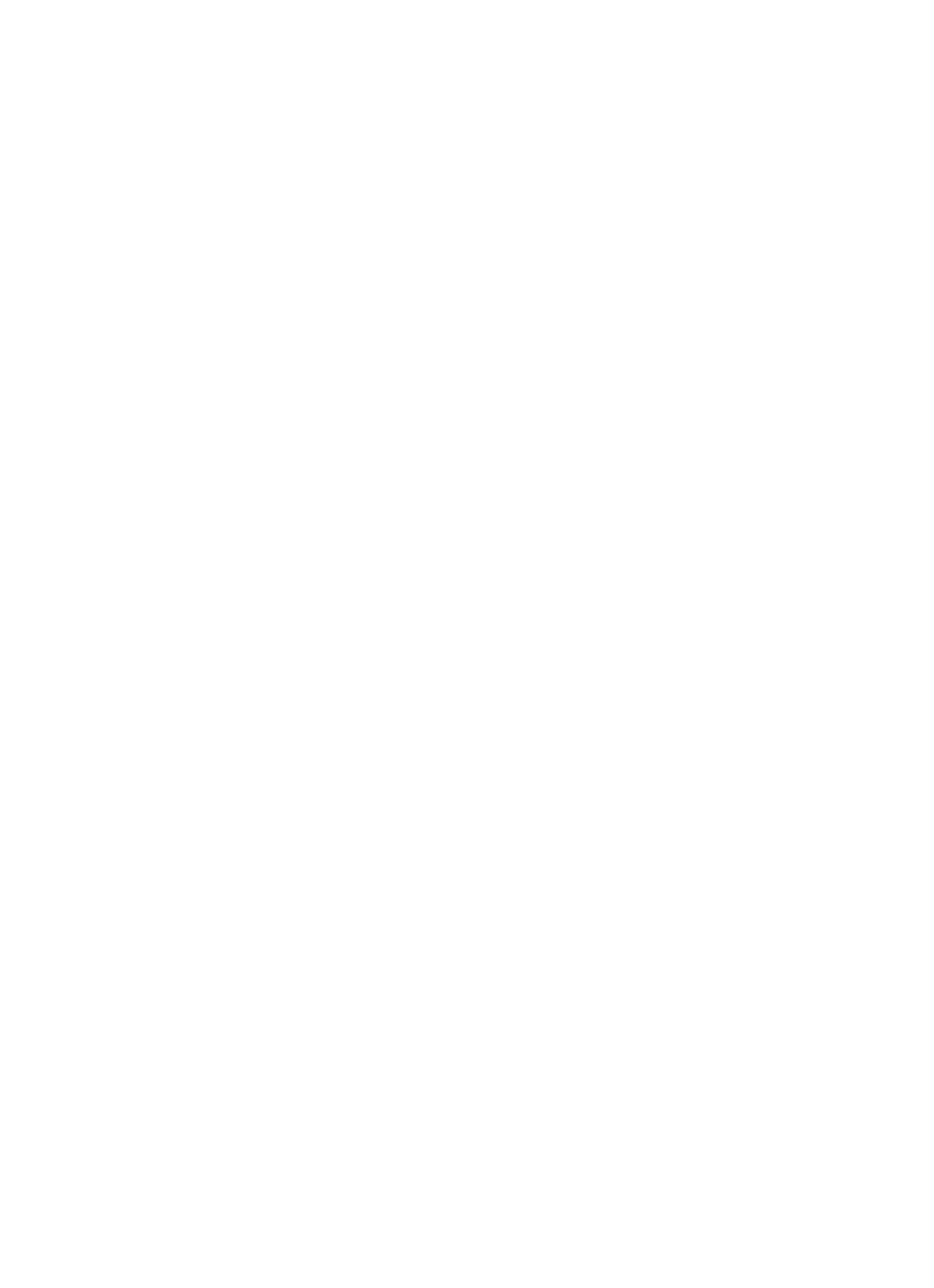ИНСТИТУТ СЛАВЯНОВЕДЕНИЯ РОССИЙСКОЙ АКАДЕМИИ НАУК

# «ДЕТИ РАЗНЫХ НАРОДОВ»: РАЗНЫХ НАРОДОВ»: МЕЖДУ МЕЖДУ МНОЖЕСТВЕННЫМИ ИДЕНТИЧНОСТЯМИ МНОЖЕСТВЕННЫМИ ИДЕНТИЧНОСТЯМИ И НАЦИОНАЛЬНЫМИ ПАНТЕОНАМИ И НАЦИОНАЛЬНЫМИ ПАНТЕОНАМИ

**Международный «круглый стол» Тезисы докладов**

> 14 апреля 2022

> > $\bullet$

ПЛАТФОРМА ZOOM 2022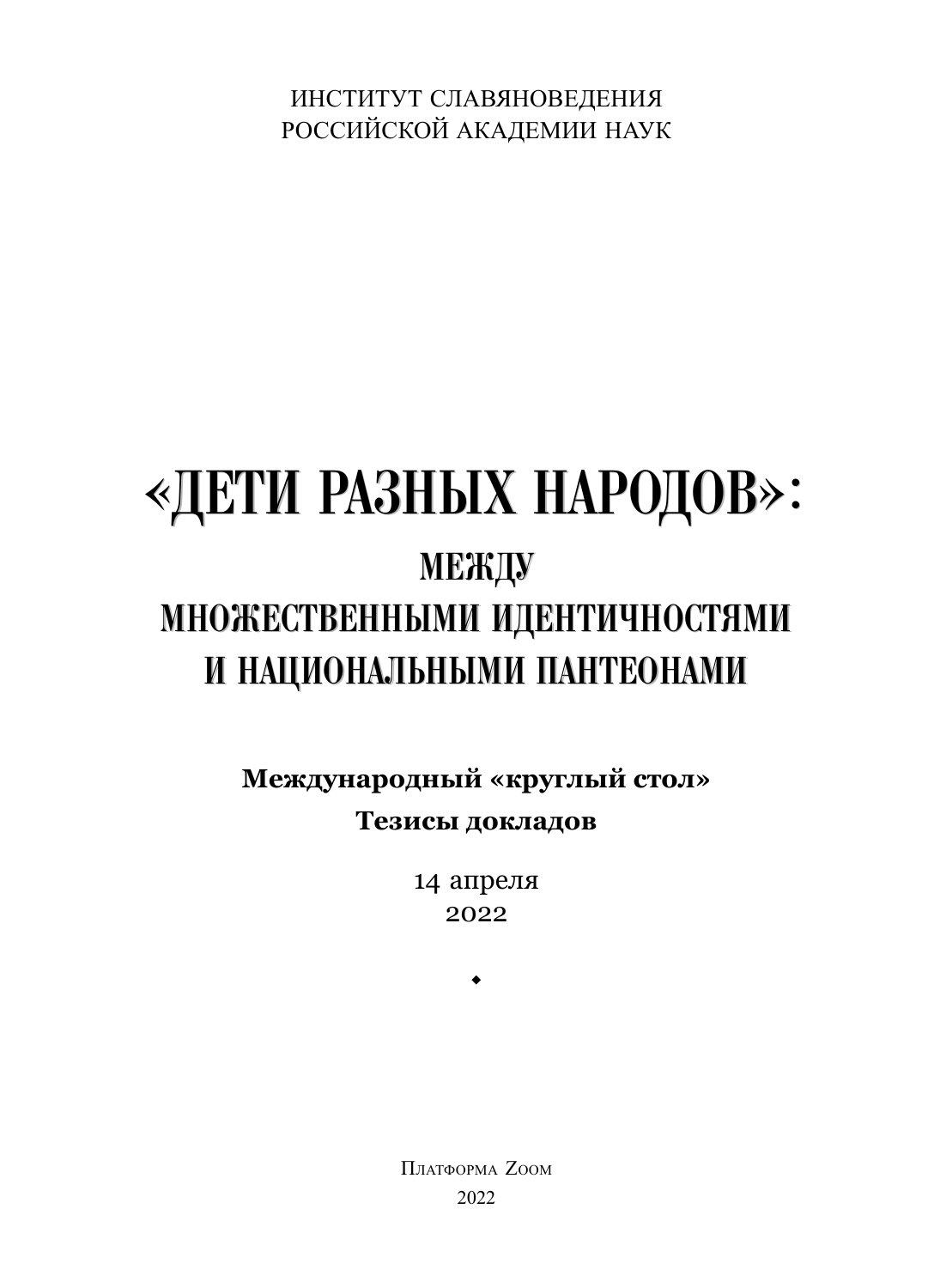УДК 929 ББК 66.5(44) Д38

## Редакторы-составители: *О.В. Хаванова, Д.Ю. Ващенко*

**«Дети разных народов»: Между множественными идентичностями и национальными пантеонами.** Тезисы международ-Д38 ного «круглого стола». 14 апреля 2022 г. / Ред.-сост. О.В. Хаванова, Д.Ю. Ващенко. ― М.: Институт славяноведения РАН, 2022. ― 38 с.

ISBN 978-5-7576-0464-0 DOI 10.31168/0464-0

Множественные идентичности ― одна из характеристик индивида в обществах раннего Нового и Нового времени в Центральной Европе. Люди рождались и социализировались в этнически смешанной среде, где их окружали представители разных этнических групп, говорившие на разных языках. Позже, в эпоху национализма, выдающиеся фигуры смешанного происхождения с множественной идентичностью были «присвоены» или «приватизированы» зарождавшимися национальными движениями. Нередким явлением стала конкуренция за одних и тех же деятелей прошлого между национальными пантеонами. В рамках «круглого стола» обсуждались биографии знаменитых или менее известных личностей с несколькими этническими идентичностями, аффилиациями и языковыми компетенциями, впоследствии включенных в один или несколько национальных пантеонов как национальные герои или выдающиеся представители той или иной нации.

Multiple identities are one of the characteristics of individuals in both Early Modern and Modern societies in Central Europe. People were born and socialised in ethnically mixed milieus, where they were surrounded by representatives of other ethnic groups. Later, in the age of nationalism, prominent figures of mixed origin with multiple identities were "acquired", or "privatised" by emerging national movements and incorporated into national pantheons, which often competed with one other for the same figures. This round-table discussion draws attention to prominent or lesser-known historical figures who possessed more than one ethnic identity, affiliation, or language proficiency, and who were later included in one or more national pantheons as a national hero, or as an outstanding representative of a particular nation.

> УДК 929 ББК 66.5(44)

© Коллектив авторов, текст, 2022 © Институт славяноведения РАН, 2022

ISBN 978-5-7576-0464-0 DOI 10.31168/0464-0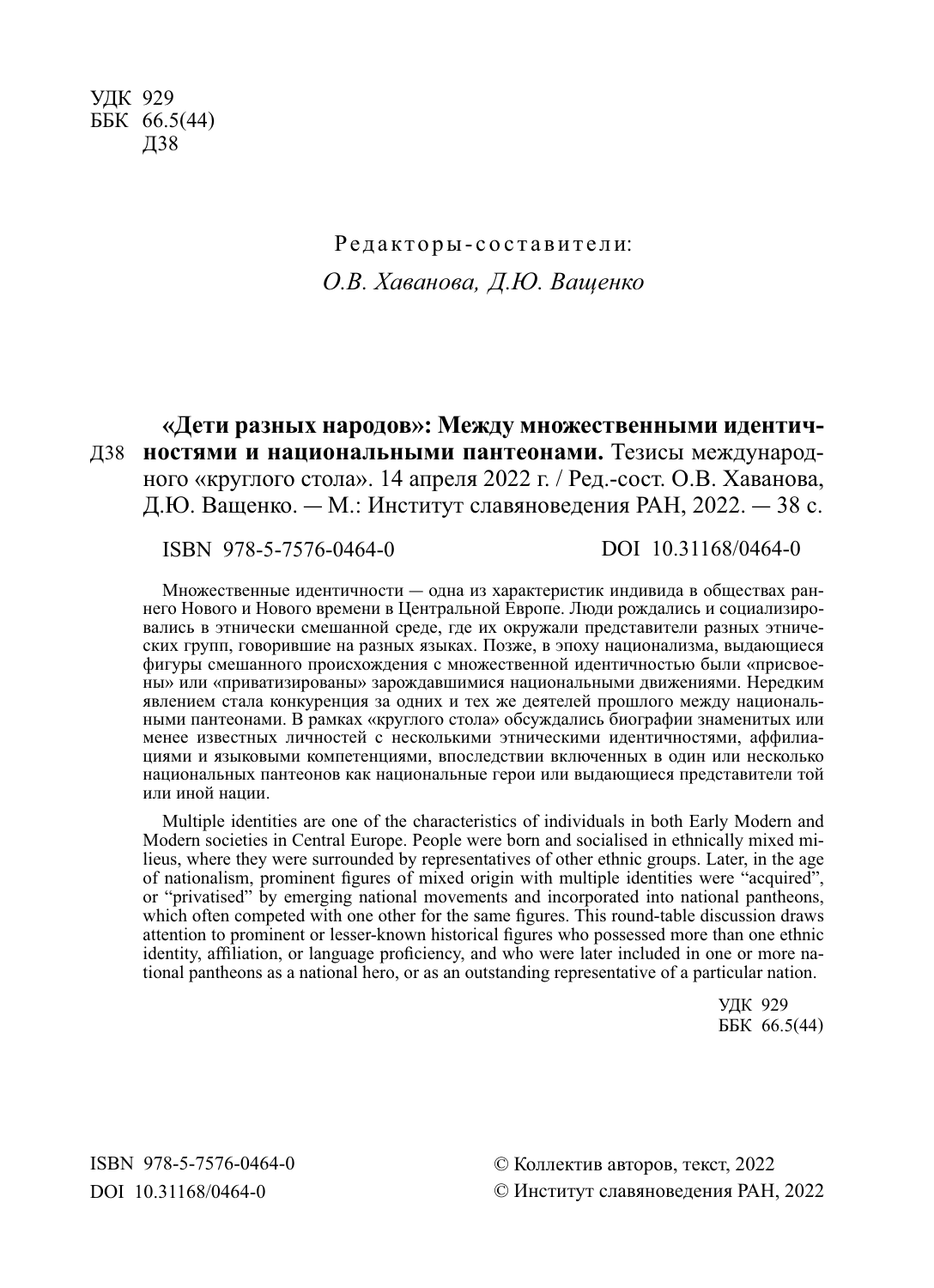## **TABLE OF CONTENTS**

### THE PHENOMENON OF THE CROATIAN ARISTOCRACY

#### **Sándor BENE**

| "Family Resemblance". The Zrínyi Brothers:              |  |
|---------------------------------------------------------|--|
| Formation of Parallel National Identities in the Middle |  |
|                                                         |  |

### **Ivana HORBEC**

Croatian-Slavonian Bani: 'National' Heroes, Hungarian Aristocrats and King's Servants .................. 13

### GERMANS OF THE KINGDOM OF HUNGARY

### **Andrea SEIDLER**

| The German Community of Multi-Ethnic Pressburg |  |
|------------------------------------------------|--|
|                                                |  |

### **Jonathan SINGERTON**

| A Citizen of the World within a National Pantheon? |  |
|----------------------------------------------------|--|
|                                                    |  |

#### BETWEEN OBLIVION AND REMEMBRANCE

#### **Olga KHAVANOVA**

| Nationality — Courtier: The Forgotten Hungarian Diplomat |  |
|----------------------------------------------------------|--|
|                                                          |  |

## **Ivana ĆIRIĆ**

| Nikola Tesla — from a European Emigrant to an American Inventor:       |  |
|------------------------------------------------------------------------|--|
| Contributions of the Serb from Lika to the Development of Civilization |  |
|                                                                        |  |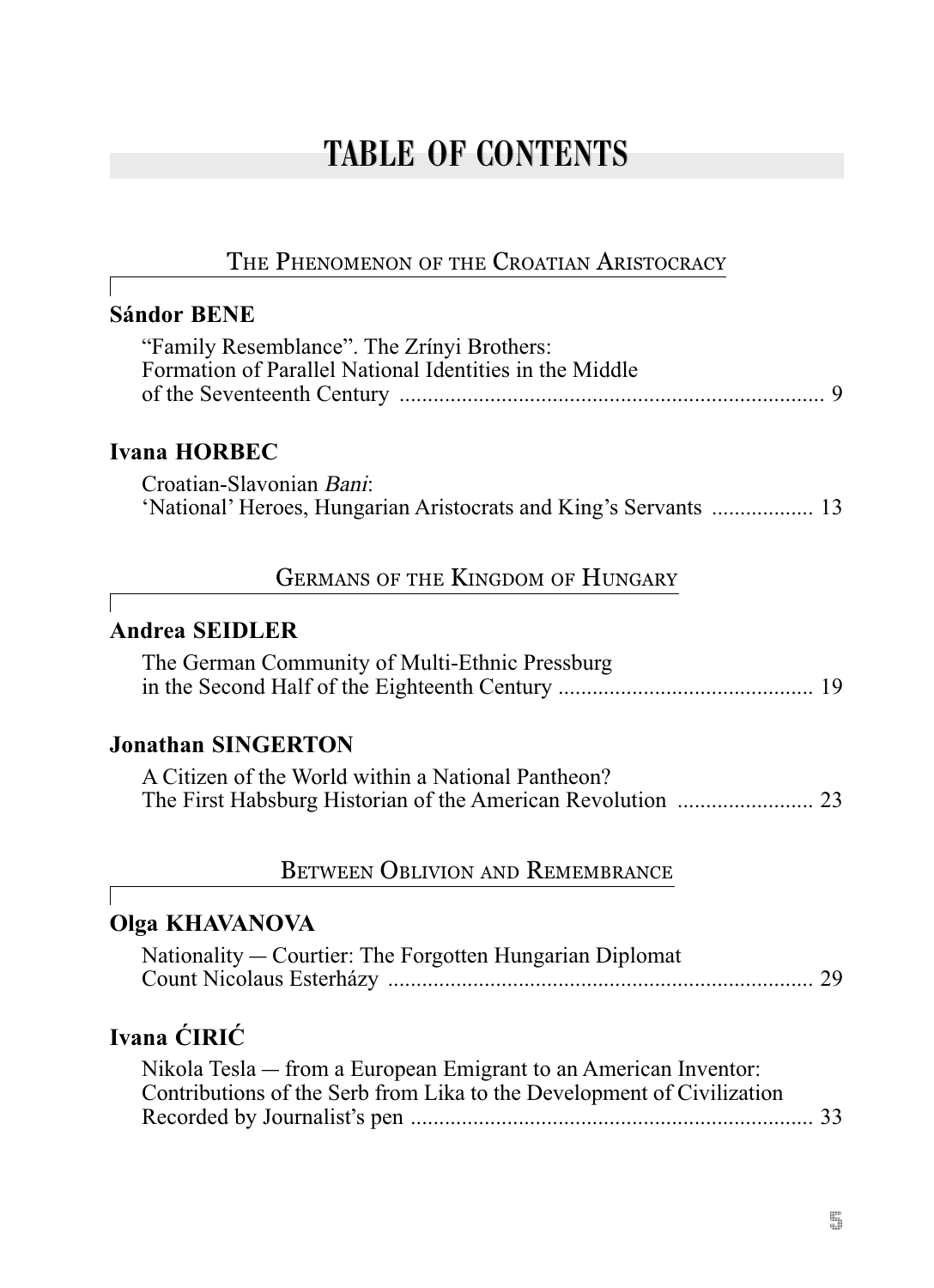## СОДЕРЖАНИЕ

#### ФЕНОМЕН ХОРВАТСКОЙ АРИСТОКРАТИИ

#### **Шандор БЕНЕ**

«Семейное сходство»: Братья Зрини и формирование параллельных национальных идентичностей в середине XVII в. ........ 11

#### **Ивана ХОРБЕЦ**

Хорватско-славонские баны: «национальные» герои, венгерские аристократы и слуги короля ........ 15

### НЕМЦЫ ВЕНГЕРСКОГО КОРОЛЕВСТВА

## **Андреа ЗАЙДЛЕР** Немецкая община полиэтничного Пресбурга во второй половине XVIII в. ..................................................................... 21

#### **Джонатан СИНДЖЕРТОН**

Гражданин мира в национальном пантеоне? Первый габсбургский историк Американской революции ................... 25

#### МЕЖДУ ЗАБВЕНИЕМ <sup>И</sup> ПАМЯТЬЮ

#### **Ольга ХАВАНОВА**

Национальность ― придворный: забытый венгерский дипломат граф Николаус Эстерхази .................... 31

#### **Ивана ЧИРИЧ**

| Никола Тесла — от европейского эмигранта           |  |
|----------------------------------------------------|--|
| до американского изобретателя: вклад серба из Лики |  |
|                                                    |  |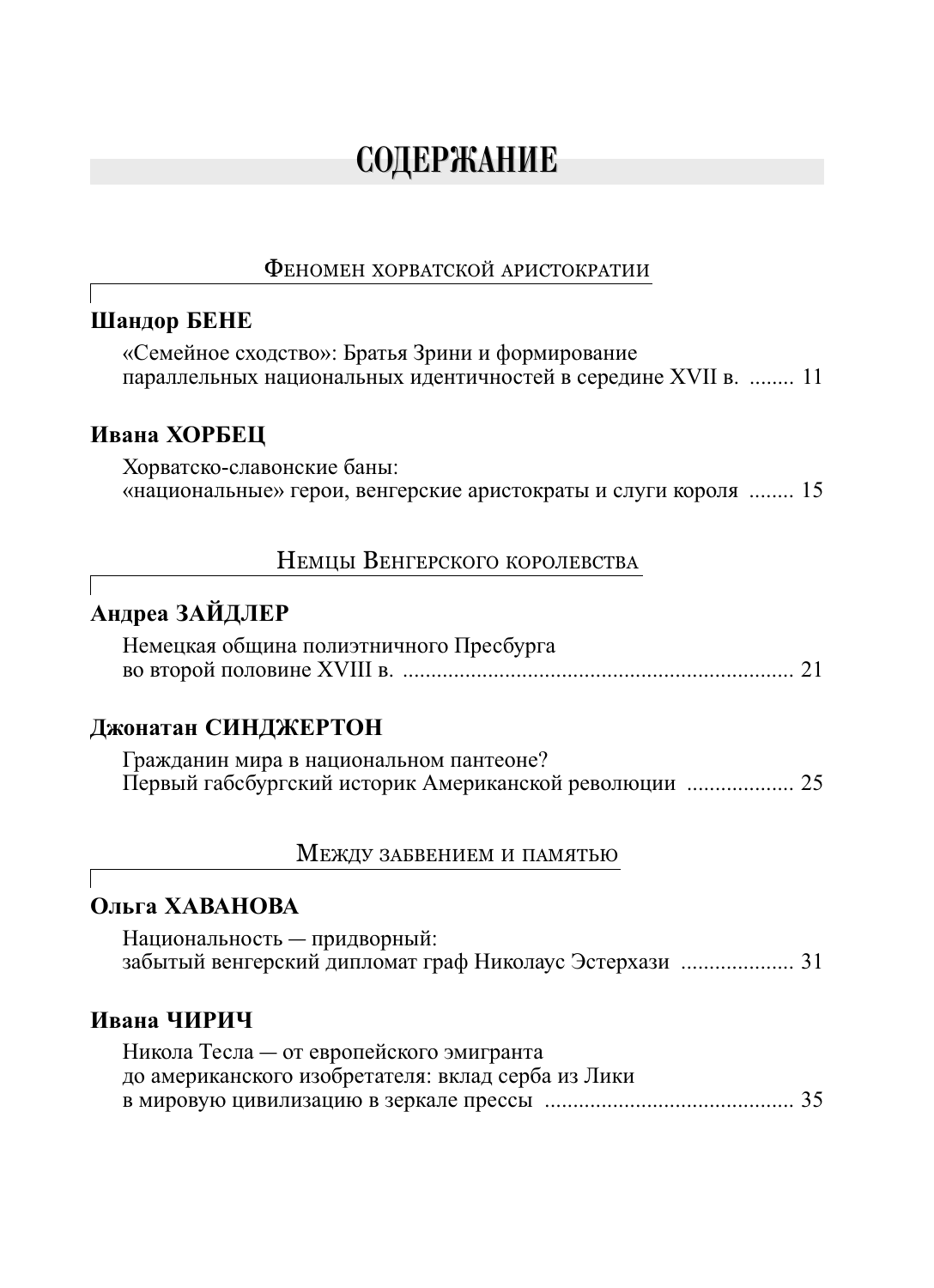# **THE PHENOMENON OF THE CROATIAN ARISTOCRACY**

## **ФЕНОМЕН ХОРВАТСКОЙ АРИСТОКРАТИИ ОРВАТСКОЙ**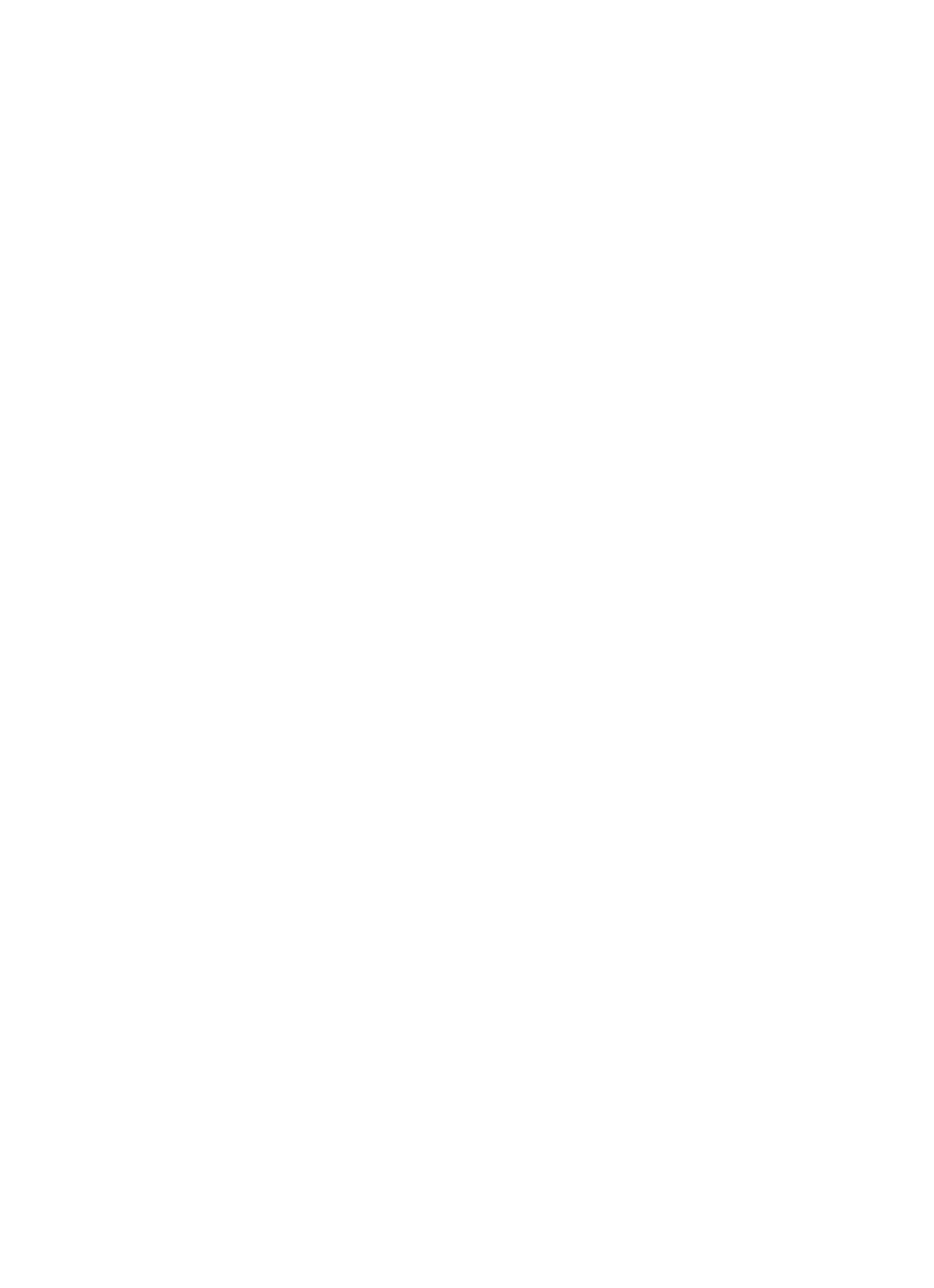## Sa**´**ndor BENE

Institute of Literary Studies of the Research Centre for the Humanities (Budapest) Faculty of Philosophy of the Zagreb University (Zagreb)

### **EXAMILY RESEMBLANCE<sup>2</sup>. THE ZRÍNYI BROTHERS: FORMATION OF PARALLEL NATIONAL IDENTITIES** IN THE MIDDLE OF THE SEVENTEENTH CENTURY

Miklós Zrínyi (1620–1664) and Péter Zrínyi (1621–1671) succeeded each other as Bans of Croatia (one of the highest positions of honour in the Kingdom of Hungary in the early modern era). At the same time, they are also considered as the representatives of a peculiar chapter in the history of European Baroque literature. Both authors wrote a heroic epic about the history of the siege of Szigetvár in 1566, and the tragic death of their great-grandfather, Miklós Zrínyi. These Hungarian and Croatian epic poems, together with a number of other religious and love poems were published a few years apart: *Adriai tengernek Syrenaia*  [The Siren of the Adriatic Sea] (Vienna, 1651), and *Adrianszkoga mora Sirena* (Venice, 1660).

Miklós and Péter Zrínyi, the two poet-politicians of historic significance became important figures in nineteenth century identity discourses in both Croatia and Hungary. From then on, their stories went their separate ways, each becoming part of their respective Romantic and positivist national literary canons, enjoying favourable reception in both countries. Modern literary historians, however, consider rectifying this mistake made by their predecessors an important task. They aim to point out the complexity of the leanings of the two brothers: namely how, in spite of their national, linguistic, and cultural sentiments, their loyalties lay with the political and military elite of the Kingdom of Hungary and the Habsburg Empire.

The aim of this paper is to correct the excesses of this revision. Nations are of course imagined communities, as are those of Croatia and Hungary. It is, however, worth examining how and when and for what purposes they were imagined and constructed. Miklós and Péter Zrínyi's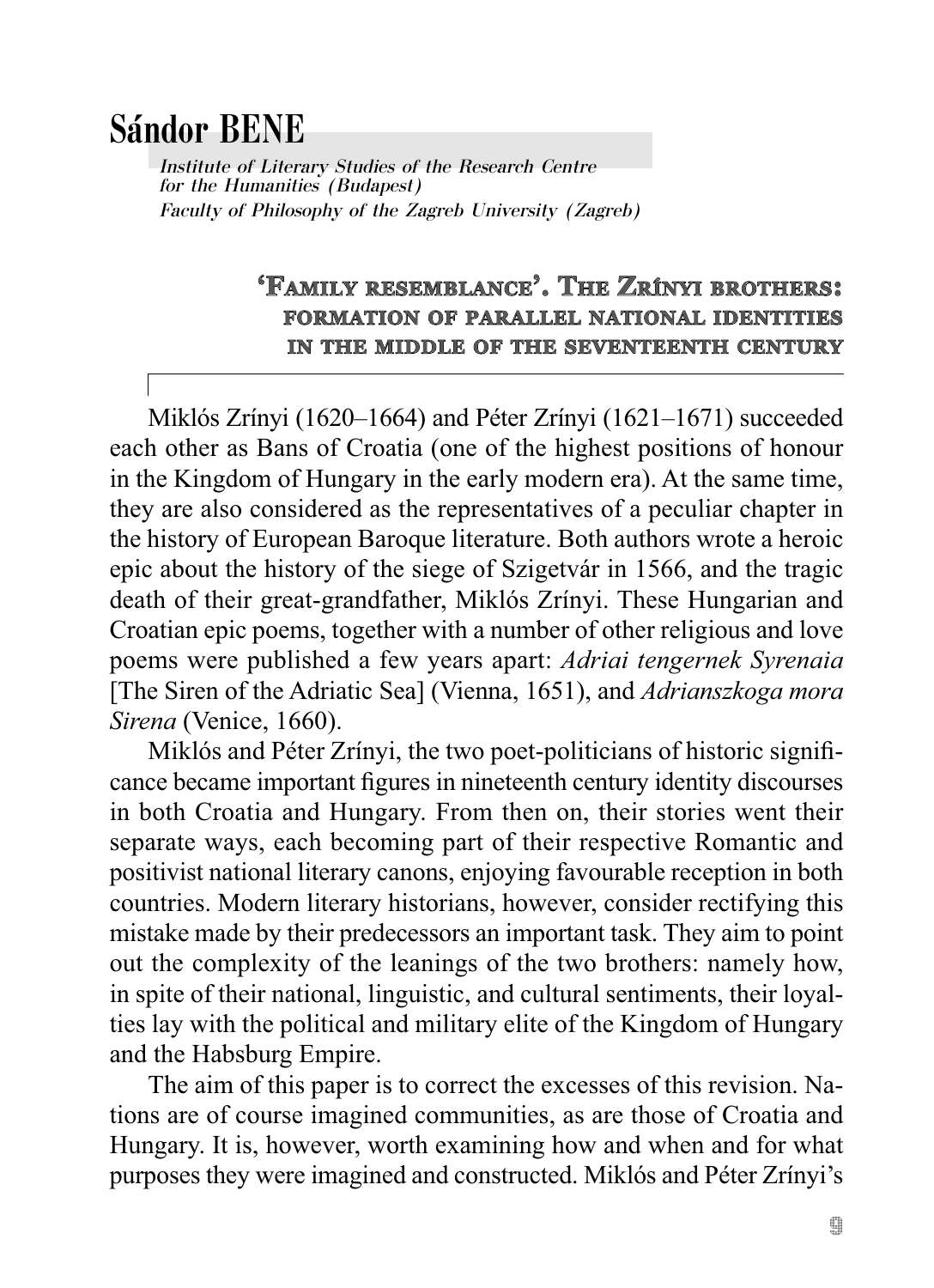original agendas were dualistic in nature. From a political standpoint they were based on the reforms of the Hungarian estates of the realm (acknowledging the equal rights of the Croatians), but morally they were justified by the war against the Ottomans. The presentation focuses on two areas where these visions manifested and where the changes in the visions can be documented: the different versions of the genealogy of the family and the linguistic and ideological differences between the two epic poems. Their originally common agendas diverged over time. Péter Zrínyi abandoned his first attempt at translating the epic (which would have closely followed the Hungarian version in many respects), and instead his finished version reflects his new linguistic-poetic agenda, which aimed at the unification and standardization of Croatian dialects. After the death of his brother, he replaced the legends of Northern descent (propagated by his brother), with those of Illyria. Both revisions served the same aim. Instead of reforming the Hungarian political system, they aimed at establishing an imagined Illyrian community, which shows how these seventeenth century Baroque literary genealogies and epic poems can be seen as precursors to nineteenth century national ideologies.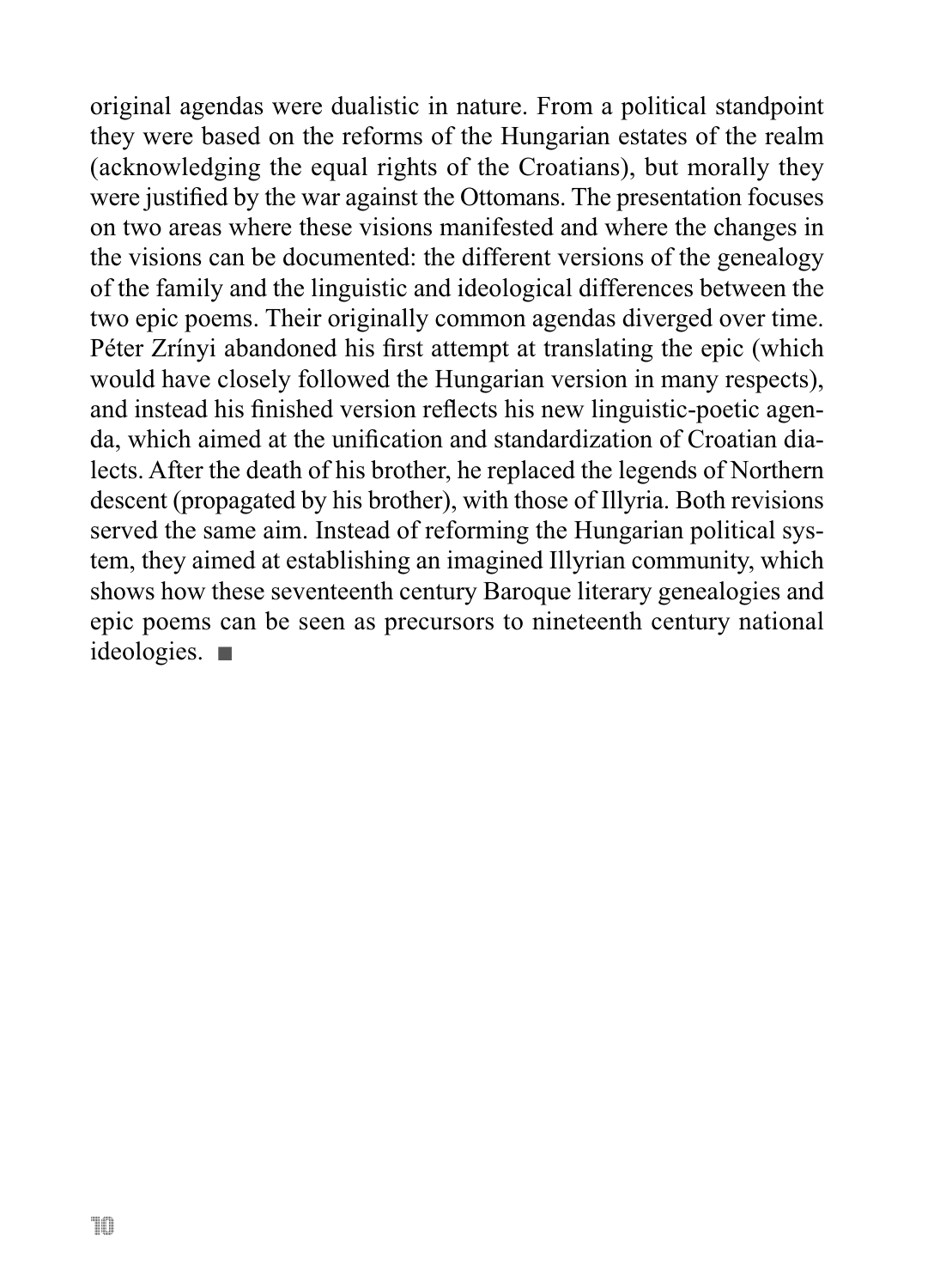## Шандор БЕНЕ

Институт истории литературы  $\overline{\text{H}}$ ентра гуманитарных исследований (Будапешт) / Философский факультет Загребского университета (Загреб)

### **«СЕМЕЙНОЕ СХОДСТВО ХОДСТВО». БРАТЬЯ ЗРИНИ: ФОРМИРОВАНИЕ ОРМИРОВАНИЕ ПАРАЛЛЕЛЬНЫХ АРАЛЛЕЛЬНЫХ НАЦИОНАЛЬНЫХ АЦИОНАЛЬНЫХ ИДЕНТИЧНОСТЕЙ ДЕНТИЧНОСТЕЙ В СЕРЕДИНЕ ЕРЕДИНЕ XVII В.**

Миклош Зрини (1620–1664) и Петер Зрини (1621–1671) сменили друг друга на посту бана Хорватии ― одной из высших почетных должностей в Венгерском королевстве в раннее Новое время. В то же время, они считаются представителями особой страницы в истории европейской барочной литературы. Оба автора написали героические эпосы об истории осады крепости Сигетвар в 1566 г. и трагической гибели своего прадеда Миклоша Зрини. Эти венгерская и хорватская эпические поэмы вместе с другой религиозной и любовной лирикой были изданы почти одновременно: «Сирена Адриатического моря» (Вена, 1651), «Сирена Адриатического моря» (Венеция, 1660).

Миклош и Петер Зрини, два значительных политика и поэта, в XIX в. стали важными фигурами дискурса об идентичности как в Хорватии, так и в Венгрии. С этого момента их история развивалась по-разному, став частью соответствующих романтического и позитивистского национальных литературных канонов, получивших признание в обеих странах. Современные историки литературы, однако, считают исправление этой ошибки, сделанной их предшественниками, своей важной задачей. Они прилагают усилия, чтобы показать сложность связей обоих братьев, т. е. как, несмотря на их национальные, языковые и культурные предпочтения, их лояльность была на стороне политической и военной элиты Венгерского королевства и Габсбургской монархии.

В докладе предлагается корректировка перегибов подобной ревизии. Нации, конечно, являются воображаемыми сообществами, это справедливо для венгров и хорватов. Но не менее важно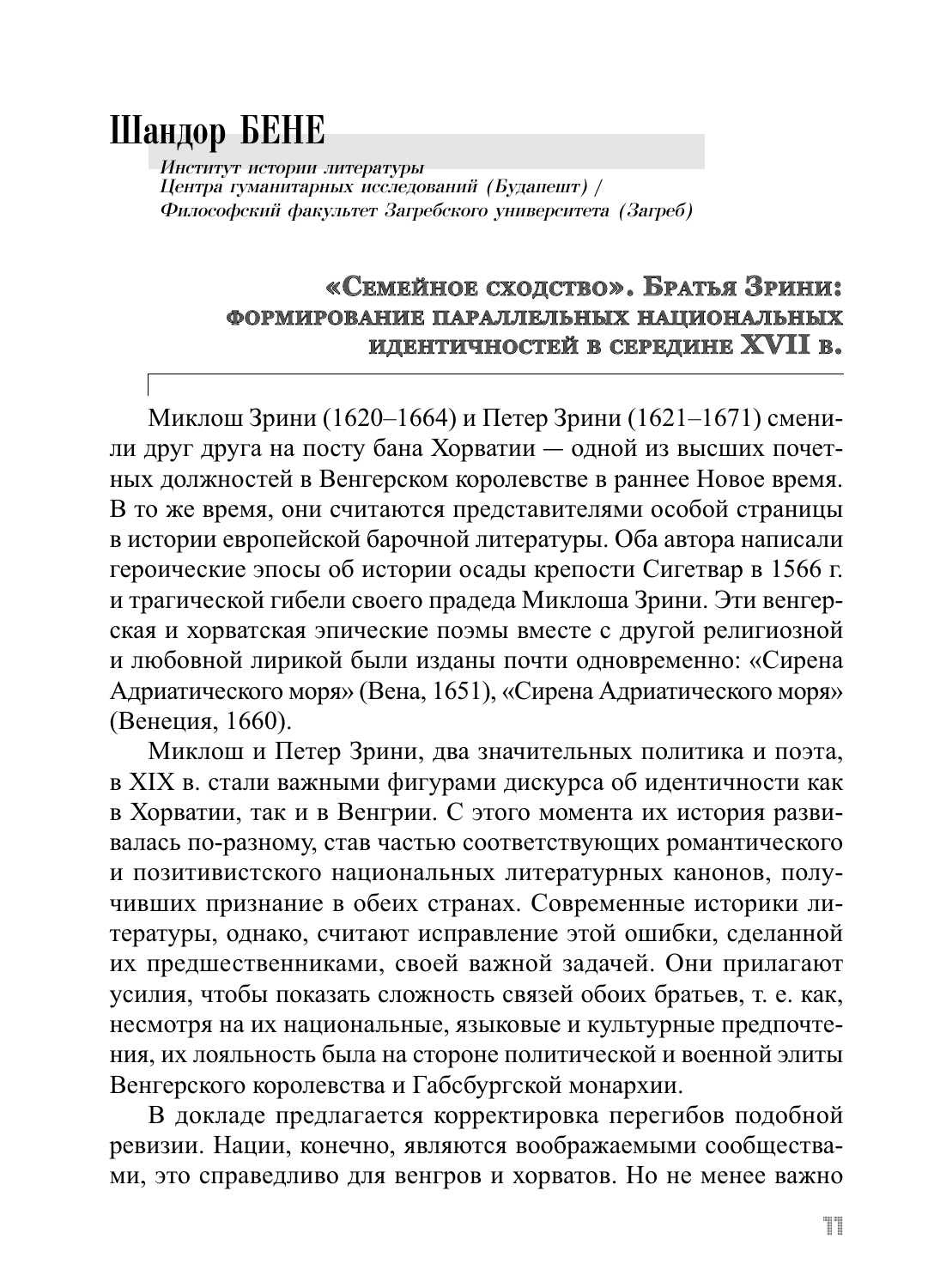понимать, как, когда и для каких целей они были воображены и сконструированы. Изначальная повестка Миклоша и Петера Зрини была дуалистичной по природе. С политической точки зрения, она основывалась на программе реформирования сословий Венгерского королевства (признании за хорватами равных прав), но морально она оправдывалась войной против сил османов. В докладе внимание сфокусировано на двух областях, где проявлялась эта повестка и где сдвиги в ее понимании документально подтверждены: разные видения генеалогии семьи и лингвистические и идеологические различия между двумя эпическими поэмами. Изначально общая повестка со временем изменилась. Петер Зрини отказался от идеи перевести эпос (что во многом повторяло бы венгерскую версию), и окончательный вариант уже отражал его новую лингво-поэтическую повестку, нацеленную на унификацию и стандартизацию хорватских диалектов. После смерти Миклоша Зрини он заменил легенды о северном происхождении (которых придерживался брат) на иллирскую версию. Обе ревизии служили одной цели. Вместо реформирования венгерской политической системы они были нацелены на внедрение воображаемой иллирской, которая показывает, как литературные генеалогии эпохи барокко и эпические поэмы могут стать предшественниками национальных идеологий  $XIX B.$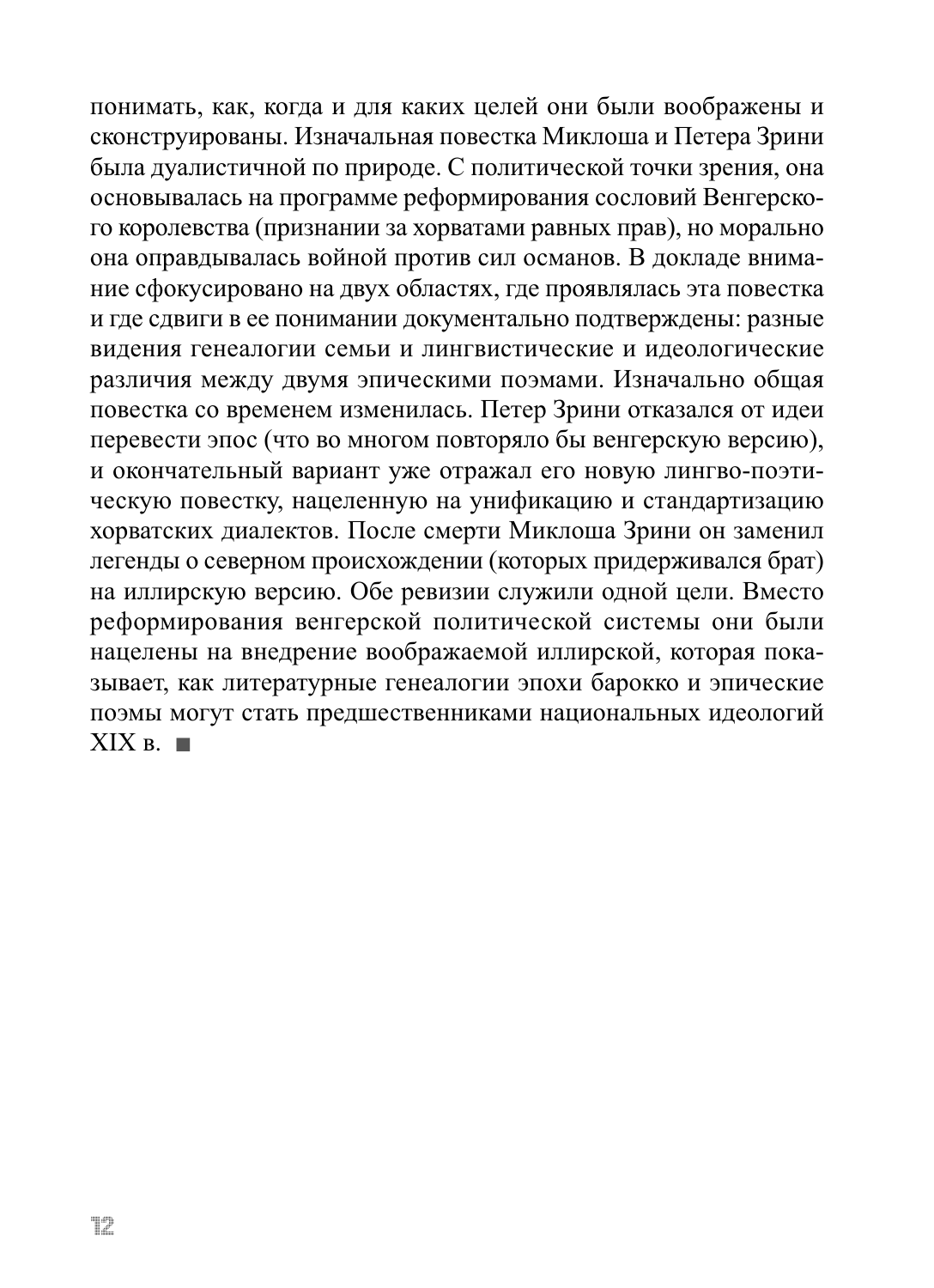## Ivana HORBEC

Croatian Institute of History (Zagreb)

## **CROATIAN-SLAVONIAN AVONIAN** *BANI***: 'NATIONAL' HEROES, HUNGARIAN NGARIAN ARISTOCRATS RISTOCRATS AND KING'S SERVANTS ERVANTS**

Throughout the early modern period, the office of the Ban (viceroy, governor) of the Croatian-Slavonian Kingdom within the Hungarian part of the Habsburg Monarchy laid the foundations of Habsburg rule in these parts. The office was mainly occupied by members of the most prominent magnate families in the Lands of St. Stephen, and was responsible for the defence of the eastern borders of the Monarchy from the Ottoman Empire, as well as for Habsburg administration in Croatia-Slavonia. In Croatian historiography dealing with the early modern period, viceroys were often recognized as national heroes and key figures in the survival of the Croatian state, both against the Ottomans and within the multinational Habsburg Monarchy. However, if we look at the activity of individual viceroys more closely, we could state that most of the viceroys had, from today's perspective, multiple identities: not only did their activities depend on royal authority, but they also often originated from prominent Hungarian families, and they were politically and economically more attached to their Hungarian estates than to their Croatian-Slavonian possessions or offices.

By addressing the political activities of Croatian-Slavonian viceroys in the seventeenth and eighteenth centuries, as well as their social ties and political goals, this paper aims to question notable judgements in earlier Croatian historiography about their role in early modern Croatian history. This period has been chosen in order to highlight both the military significance of viceroy's office during the Ottoman wars, as well as the changed role of viceroys as the king's representative in Croatian-Slavonian administration during the reforms of enlightened absolutism.

On the one hand, the emphasis is laid on Ban Petar Zrinski (Péter Zrínyi), one of the leaders of the seventeenth-century magnate conspiracy in Hungary and Croatia-Slavonia. In Croatian historiography, family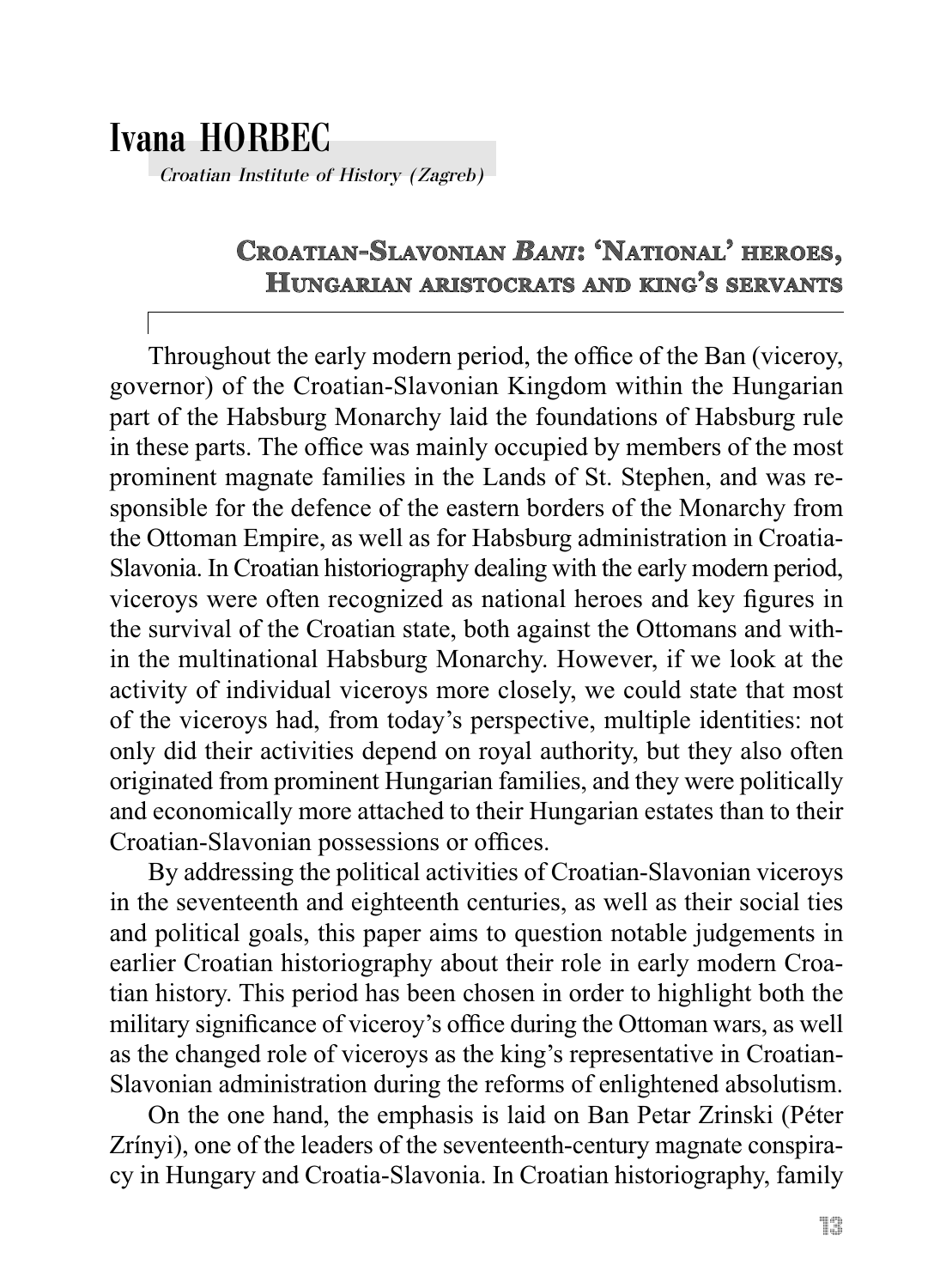Zrinski/Zrínyi was regarded as one of the most important keystones in defending the eastern borders of the Monarchy against the Ottomans, but also ― due to Zrinski's participation in the conspiracy ― as a victim and a martyr in an attempt to preserve Croatian-Slavonian "independence" within the Monarchy. However, it has often been forgotten that Zrinski's role in the resistance against royal rule cannot be observed in isolation from his affiliation to Hungarian magnates. On the other hand, the role of several viceroys in the second part of the 18th century will be examined, for example Karlo (Károly) Batthyány, Franjo (Ferenc) Nádasdy, Franjo (Ferenc) Balassa, and Ivan (János) Erdődy. The activity of these viceroys will be analysed within the context of early modern state-making processes and the coexistence of these processes with traditional political and social structures in the Croatian-Slavonian Kingdom. The Viceroys' multiple identities, referring to their service as Croatian-Slavonian Ban, will also be questioned, especially in the context of the subsequent Hungarian-Croatian political disputes starting in the 1790s. The research is based on documents and correspondence kept in Austrian, Hungarian, and Croatian State Archives, as well as on several contemporary political tractates, other writings, and published sources.  $\blacksquare$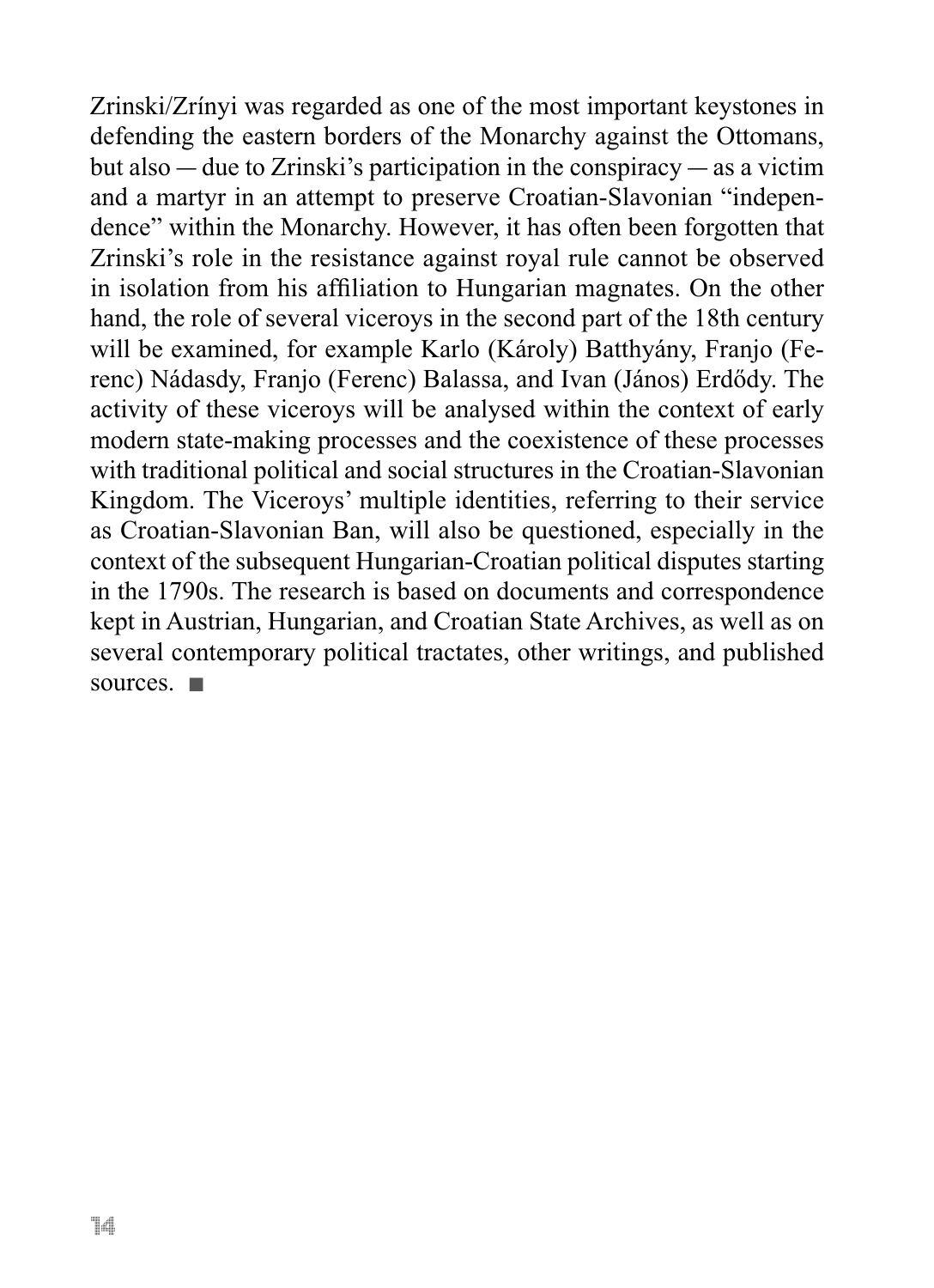# Ивана ХОРБЕЦ

Хорватский институт истории (Загреб)

### **Хорватско-славонские баны: орватско-славонские «национальные» герои, национальные» венгерские аристократы и слуги короля енгерские**

В раннее Новое время должность бана (наместника, правителя) Королевства Хорватии и Славонии в венгерской части Габсбургской монархии была основой власти династии в этой части монархии. Этот пост занимали члены самых знатных магнатских родов во Владениях короны св. Стефана, в их обязанности входила оборона восточных рубежей монархии от Османской империи, а также управление Хорватией и Славонией. В хорватской историографии, изучающей раннее Новое время, баны часто представлялись как национальные герои и ключевые фигуры в сохранении хорватской государственности, как против османов, так и в рамках многонациональной Габсбургской монархии. Однако если более пристально рассмотреть деятельность отдельных банов, обнаруживается, что большинство из них обладали, с современной точки зрения, множественными идентичностями: они не только в административных вопросах зависели от воли короля, но сами происходили из знатных венгерских родов и политически и экономически были теснее связаны с поместьями в Венгрии, чем с владениями или должностями в Хорватии и Славонии.

Доклад посвящен политической деятельности хорватско-славонских банов в XVII–XVIII вв., их социальным связям и политическим целям и ставит целью переоценить известные суждения старой хорватской историографии об их роли в истории Хорватии в раннее Новое время. Выбранные хронологические рамки позволяют показать военное значение должности бана в период войн с османами и изменение функции бана в качестве представителя короля в местной администрации в период реформ просвещенного абсолютизма.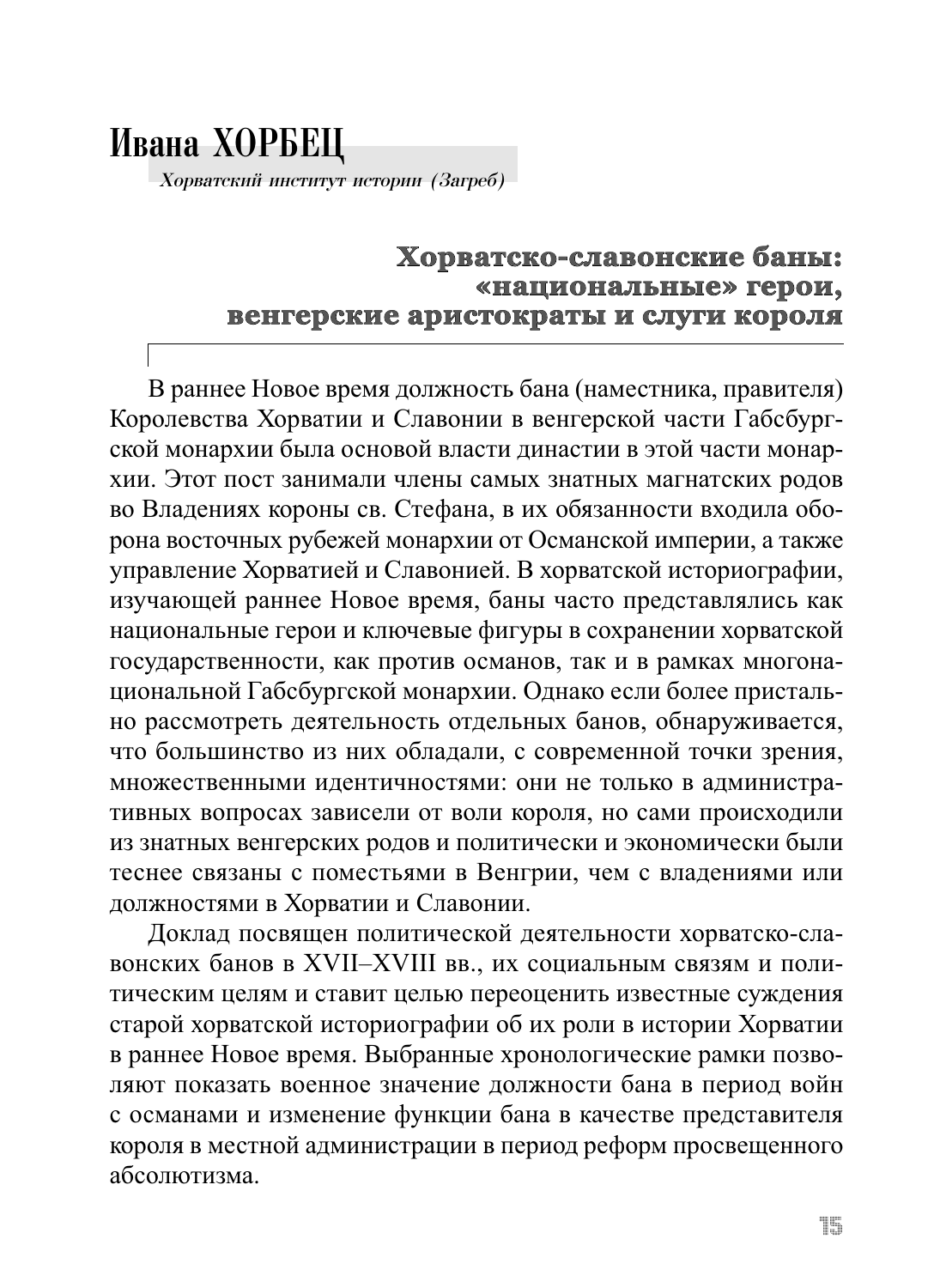С одной стороны, в центре моего внимания бан Петар Зринский (Петер Зрини), один из вождей магнатского заговора в Хорватии и Славонии XVII в. В хорватской историографии род Зринских/Зрини считался оплотом в защите восточных рубежей монархии от османов, но также ― в силу участия Зринского в заговоре ― жертвой и мучеником за сохранение хорватско-славонской «независимости» в монархии. При этом часто забывают, что роль Зринского в сопротивлении королевской власти нельзя рассматривать отдельно от связи с венгерскими магнатами. С другой стороны, в докладе освещается деятельность банов второй половины XVIII в., таких как Карло (Карой) Баттяни, Франьо (Ференц) Надашди, Франьо (Ференц) Балашша и Иван (Янош) Эрдёди, в контексте процессов строительства современного государства и их сосуществования с традиционными политическими и социальными структурами в Королевстве Хорватии и Славонии. Наконец, в докладе анализируются множественные идентичности банов в сфере их служебных обязанностей, особенно в контексте венгерско-хорватских противоречий в 1790-е годы. В основе исследования ― документы и корреспонденция из государственных архивов Австрии, Венгрии и Хорватии.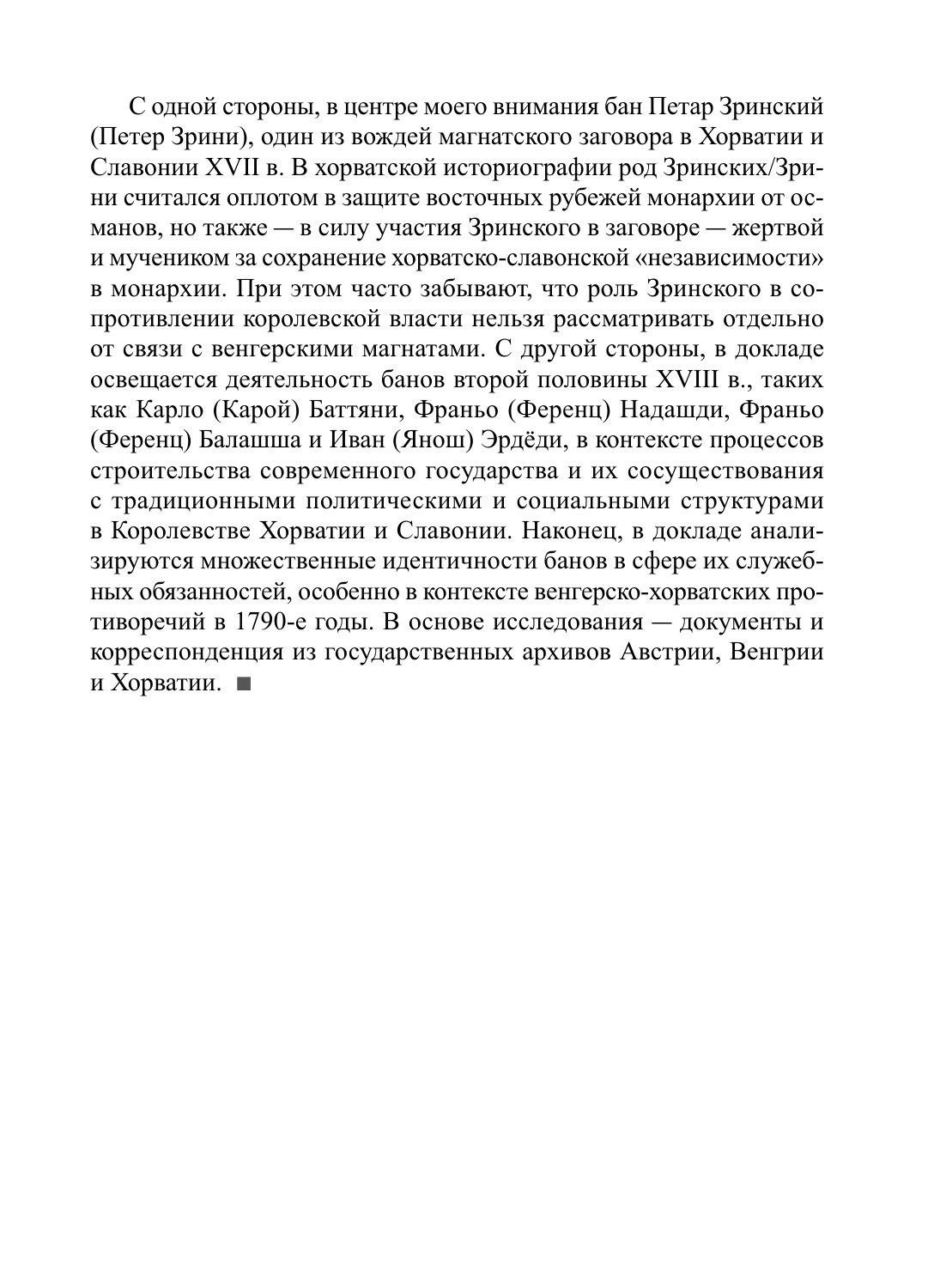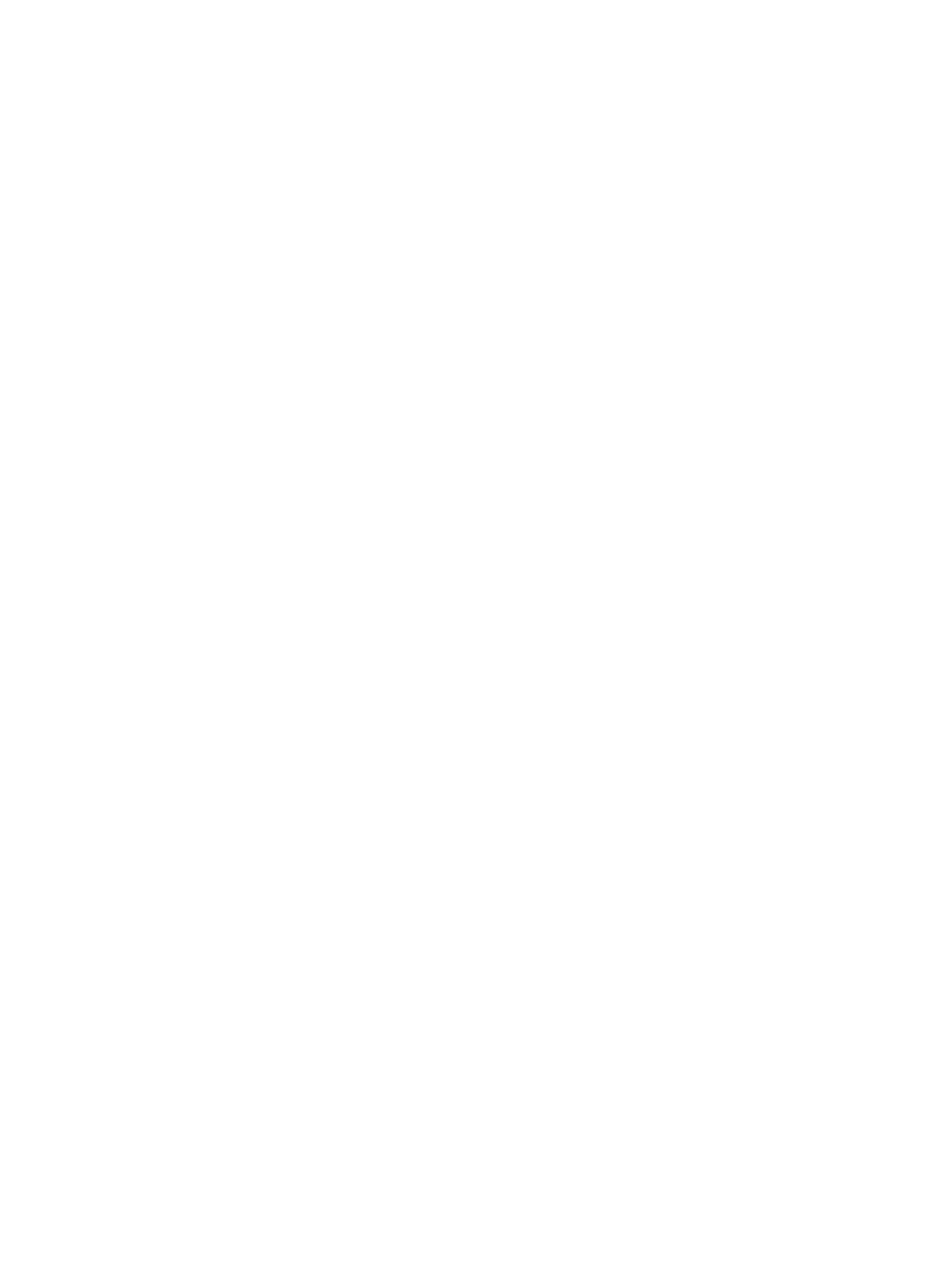## Andrea SEIDLER

University of Vienna (Vienna)

### **THE GERMAN COMMUNITY OF MULTI-ETHNIC PRESSBURG IN THE SECOND HALF OF THE EIGHTEENTH IGHTEENTH CENTURY**

Pressburg, as the early-modern capital of the Hungarian Kingdom, was a polyglot, multi-ethnic city in the eighteenth century, with German, Hungarian, and Slovakian populations, to name the most significant ethnic groups. I focus in this work on the city's ethnic German population, whose origins were diverse. They moved here from the German-speaking part of the Habsburg Monarchy, but also from the geographical area of Zips, then Upper Hungary, where people from German lands had settled in previous centuries. They were granted certain privileges by the court in order to make the move to the often-barren area of the Carpathians seem more attractive.

In the second half of the eighteenth century, Pressburg also became the intellectual centre of the Kingdom of Hungary. There seem to be several reasons for this. First of all, the schooling in Pressburg was of great significance. The Evangelical Lyceum, which had already been founded by David Kilger in 1606 as a Lutheran grammar school, was an educational institution attended by several ― later leading ― intellectuals of the city and the entire kingdom. Mathias Bel (Bél Mátyás, Mathias Belius, 1684–1749), as headmaster of the school (1719), played a leading role in modernising and shaping a curriculum that drew on German Enlightenment school models. This includes, for example, the written media of the time ― he himself founded a Latin-language newspaper, the Nova Posoniensia (1721), in the early 1720s, whose aim was, among other things, to educate pupils in reading. This school was also attended by Karl Gottlieb Windisch (1725–1793), who was to play a significant role in the intellectual life of the city, especially in the second half of the century.

Another reason for the cultural upswing of the town was the renovation of the palace by Empress/Queen Maria Theresa. This was com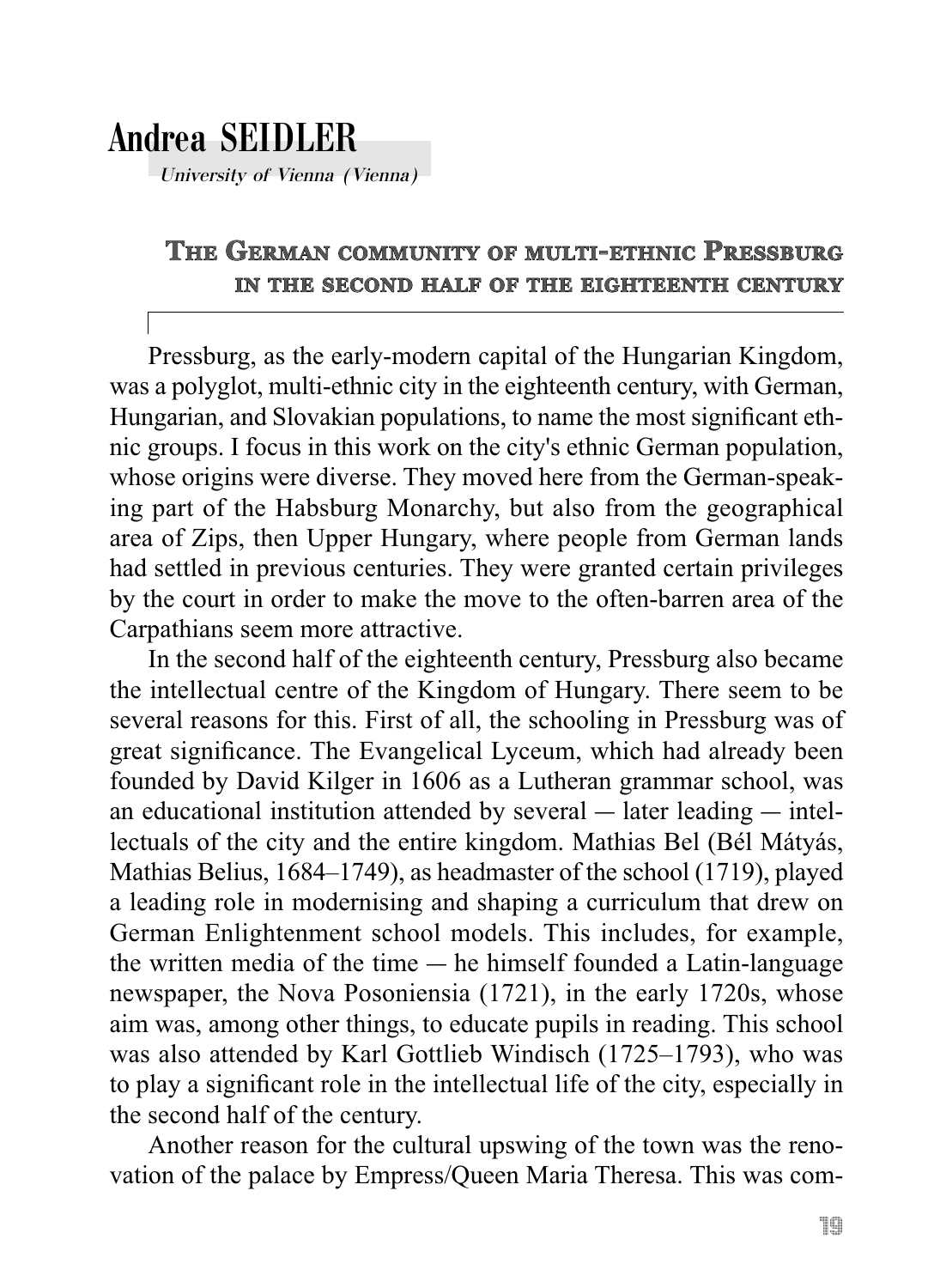pounded by the subsequent arrival of Archduchess Marie Christina and Albert of Saxen-Teschen, her husband, who had been appointed governor in Hungary (1765–1780).

Some years before this, the above-mentioned Karl Gottlieb Windisch had begun to take an interest in the new media. He wrote his first articles in journals such as the Olmützer Zeitung and endeavoured to found a learned society in the city, a plan that was to be realised. In 1764, together with the printer and publisher Landerer, he founded the first newspaper in the Kingdom of Hungary, the Preßburger Zeitung, which existed until 1929. It was a twice-weekly paper that for the first time also provided news in German from the entire Kingdom of Hungary (this was rather rare in the Wienerisches Diarium). Three journals were to round off his concept; they were intended as supplements to the Preßburger Zeitung and are partly reminiscent of the Moralische Wochenschriften; journals compiled mainly of contributions from foreign magazines. Finally, in 1781, Windisch, who at that time had already gathered around him a considerable network of scholars from all parts of the country, but also from the Pressburg region, founded his most important medium, the Ungrisches Magazin. In it, he brought together contributions from numerous fields of knowledge, above all from the humanities, which he received from scholars from predominantly German-speaking areas of the kingdom. I would like to present an overview of this network, which consisted primarily of Hungari, in the course of this event.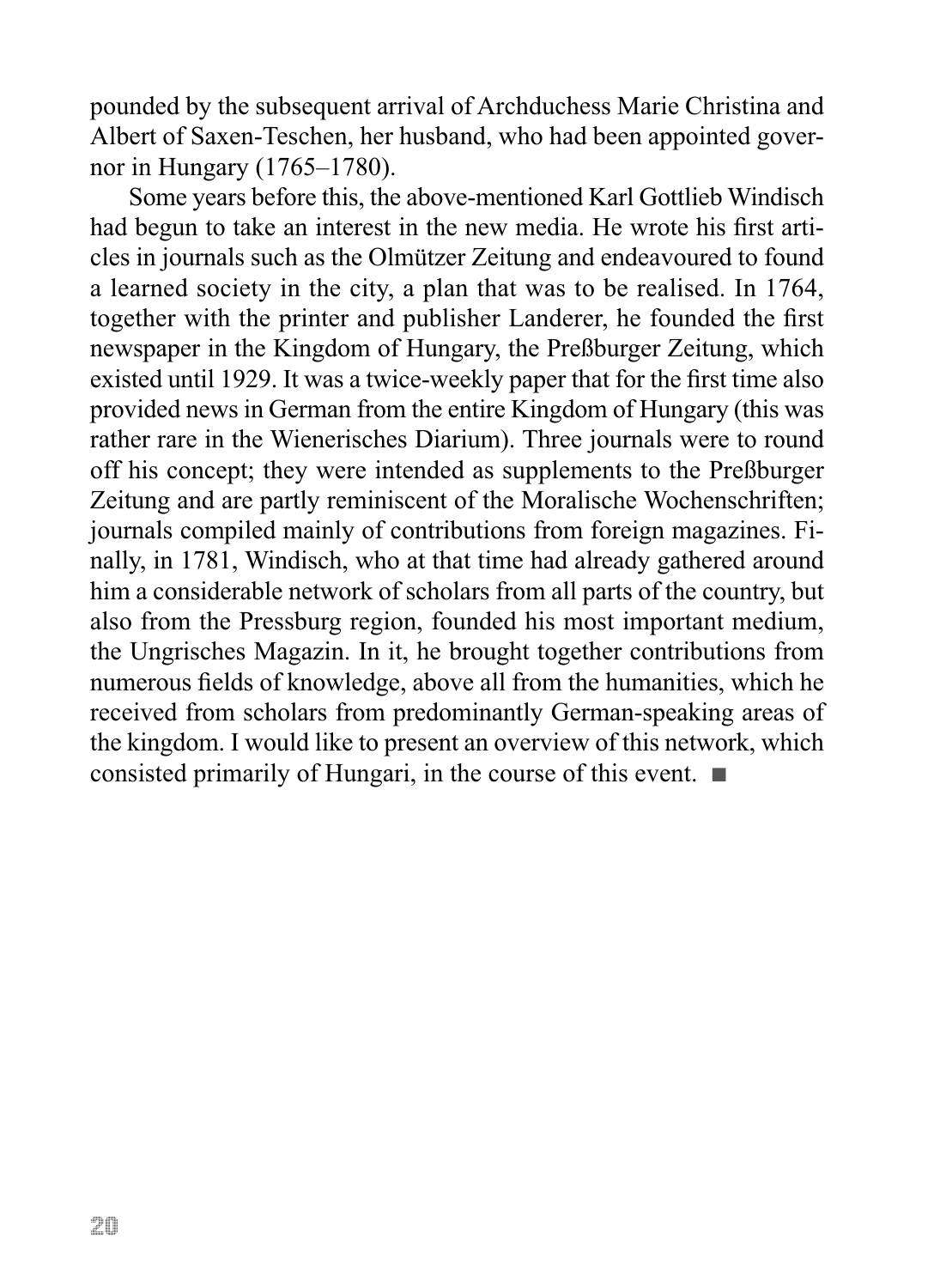# Андреа ЗАЙДЛЕР

Венский университет (Вена)

## Немецкая община полиэтничного Пресбурга во второй половине XVIII в.

Пресбург<sup>1</sup> как столица Венгерского королевства раннего Нового времени, в XVIII в. был мультиэтничным «городом-полиглотом», в нем, если говорить об основных группах населения, проживали немцы, венгры и словаки. В докладе я сосредоточусь на этнических немцах, которые также различались по происхождению. Они переселились сюда из немецкоязычных областей Габсбургской монархии, но также из географической области Ципс<sup>2</sup>, в так называемой Верхней Венгрии, выходцы из германских территорий селились в предшествующие века. Венский двор даровал им особые привилегии, чтобы повысить привлекательность переезда в отдаленные районы Карпат.

Во второй половине XVIII в. Пресбург также стал интеллектуальной столицей Венгерского королевства. У этого было несколько причин. Прежде всего, система образования в Пресбурге. В Евангелическом лицее, основанном в 1606 г. Давидом Килгером как лютеранская начальная школа, учились многие, впоследствии ведущие, интеллектуалы города и всего королевства. Матиас Бел (Матяш Бел, Матиас Белиус, 1684–1749), будучи директором школы (1719), сыграл решающую роль в модернизации учебных программ и создании учебного плана, ориентированного на модели германского Просвещения. Ученики, например, читали современную прессу: сам Бел в 1721 г. основал газету *Nova Posoniensia* («Новый Пресбург»), которая была нацелена на привитие ученикам навыка чтения. В этой школе учился, например, Карл Готлиб Виндиш (1725–1793), который впоследствии играл видную роль в интеллектуальной жизни города во второй половине XVIII в.

<sup>&</sup>lt;sup>1</sup> Пресбург (*нем.*) — ныне Братислава в Словакии, в венгерской традиции По-<br><sup>2</sup> Инде — ш не Слиш в Словакии, в венгерской традиции Сепенциег

Ципс ― ныне Спиш в Словакии, в венгерской традиции Сепешшег.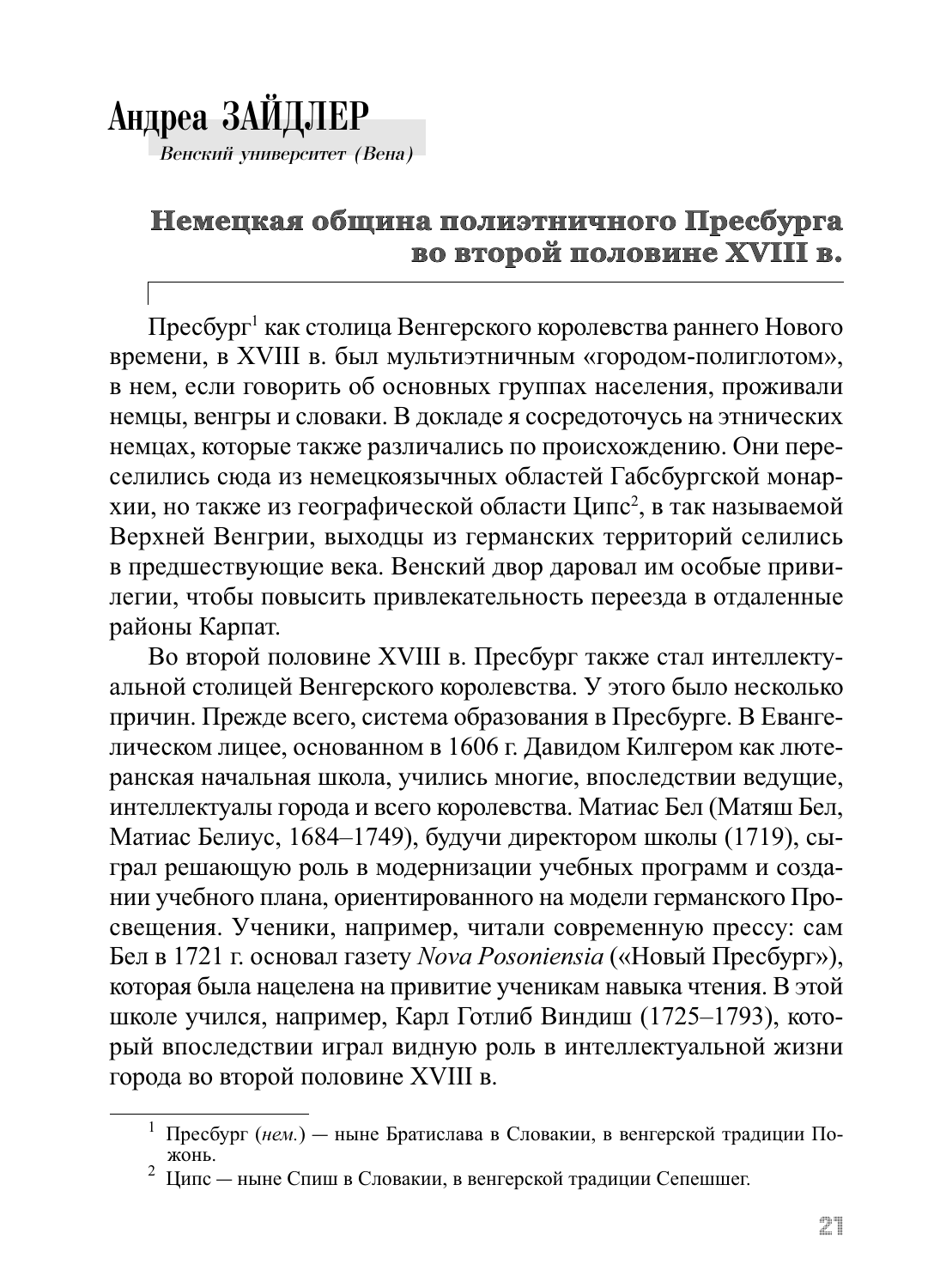Другой причиной культурного расцвета города, как мне представляется, была реконструкция королевского дворца императрицы-королевы Марии Терезии и последующее прибытие правящей четы, эрцгерцогини Марии Кристины и Альберта Саксен-Тешенского, ее супруга, назначенного палатином Венгерского королевства (1765–1780).

За несколько лет до этого события К.Г. Виндиш уже начал интересоваться новыми средствами массовой информации. Свои первые статьи он опубликовал в журналах, подобных *Olmützer Zeitung* («Оломоуцкая газета»), и высказывал намерение основать ученое общество, что и было сделано. В 1764 г. вместе с типографом и издателем Ладерером он основал газету для Венгерского королевства *Preßburger Zeitung* («Пресбургская газета»), которая просуществовала до 1929 г. Она выходила два раза в неделю и сообщала новости на немецком языке изо всех уголков Венгрии (в *Wienerisches Diarium* («Венский дневник») информация о королевстве встречалась редко). В развитие этой идеи Виндиш также начал издавать три журнала: они задумывались как приложения к *Preßburger Zeitung* и отчасти походили на моральные еженедельники (*Moralische Wochenschriften*), отчасти на компилятивные журналы, перепечатывавшие статьи из зарубежной прессы. Наконец, в 1781 г. Виндиш, которому удалось создать вокруг себя представительную сеть ученых и из разных уголков страны, и из столичного Пресбурга, создал свой самый важный печатный орган ― *Ungrisches Magazin* («Венгерский журнал»). На его страницах он публиковал сообщения из разных отраслей знания, прежде всего по гуманитарным наукам, постуапавшие от ученых преимущественно из немецкоязычных областей королевства. В докладе я представлю обзор этой сети, который состояла, прежде всего из *Hungari* (немадьярских подданных венгерского короля).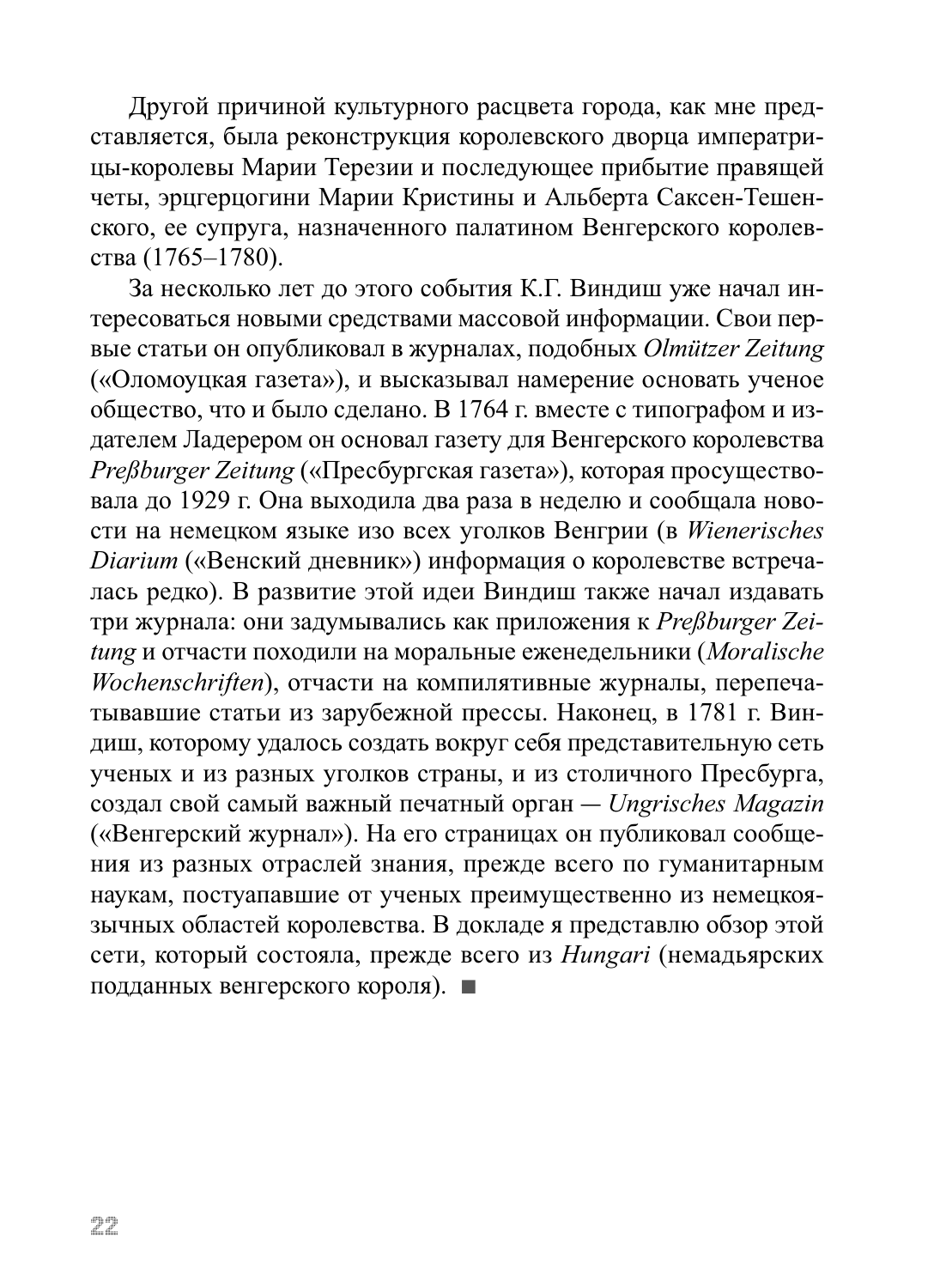## Jonathan SINGERTON

University of Innsbruck (Innsbruck)

### **A CITIZEN OF THE WORLD WITHIN A NATIONAL PANTHEON? THE FIRST HABSBURG HISTORIAN** *OF THE AMERICAN REVOLUTION*

Between approximately 1778 and 1784, an academic at the Royal Academy at Košice penned a series of historical works which collectively told the entire history of North America from the Columbian discovery to the conclusion of the recent War of American Independence. The author, a professor of universal history at the academy, relied upon first-hand sources obtained from the American representative in Paris, Benjamin Franklin. Written in German and Latin, these works collectively mark one of the first central European chronicles of the American Revolution and were, until recently, thought to have been lost. Whereas his other works dealt with the history of warfare in general, the author's motivation for writing three separate books about the American Revolution on the fringes of the Habsburg Monarchy rested upon his deepseated inspiration the revolutionary ideals espoused across the Atlantic. "This is what moves me most," he wrote to the delegates of the American congress in Philadelphia, "that I pass on your young origin, your tireless work for freedom." Although not the only Habsburg subject to consider the historical implications of the American cause, these works however remain some of the most valuable contemporary commentaries on the War of American Independence<sup>1</sup>.

When remembered, these historical works of Johann Baptiste Zinner have often been incorporated into national histories regarding the reception of the American influence in central and eastern Europe. Zinner's biography, in part, lends itself to such utilisation since the Bohemian-born, Viennese-educated, and Hungarian-based professor typifies

<sup>1</sup> For further examples in the works by Wilhelm Taube, Gian Rinaldo Carli, and Jacques Accarias de Sérionne see: *Singerton J.* The American Revolution and the Habsburg Monarchy. Charlottesville; London, 2021. P. 24–28.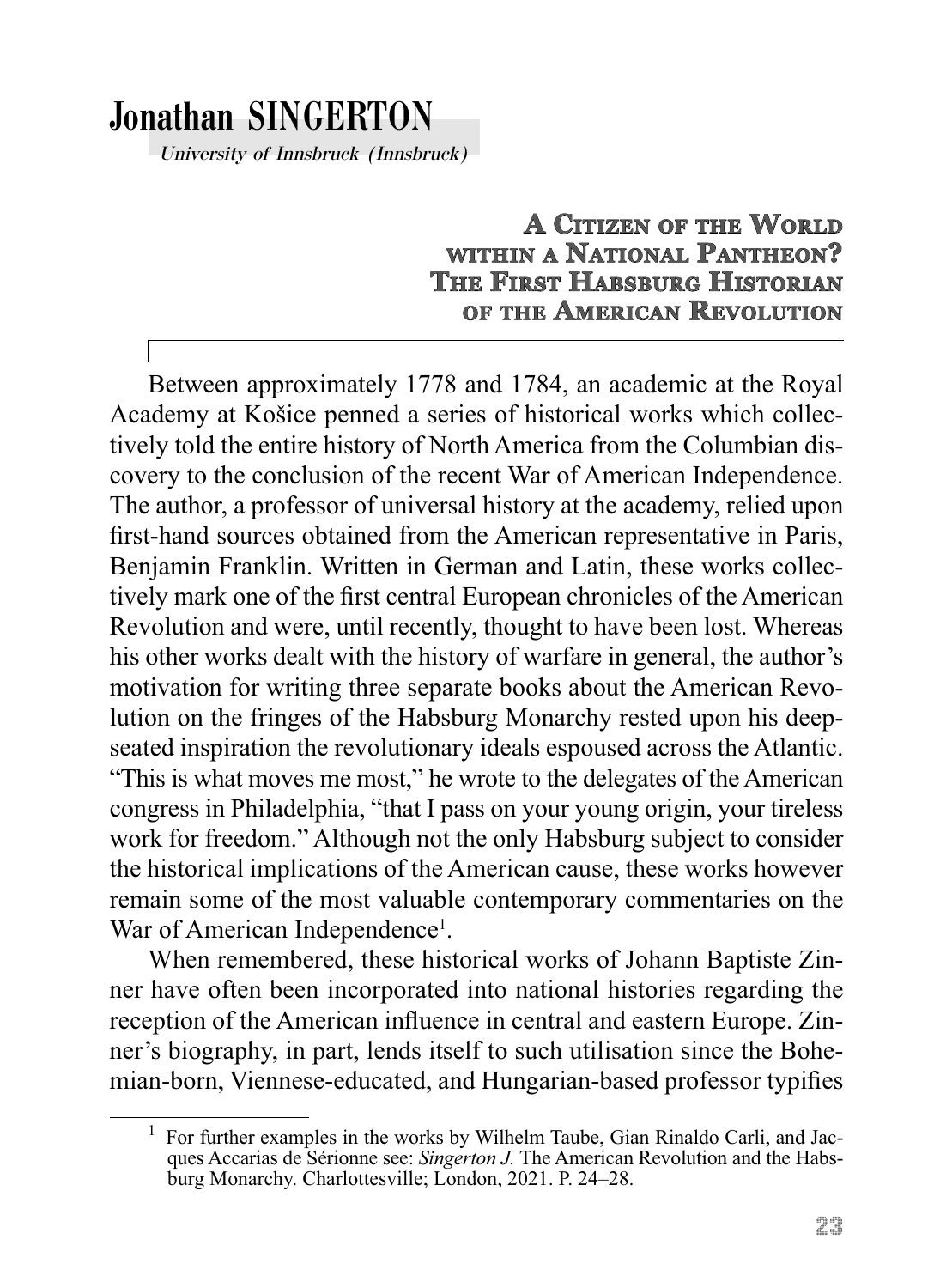a life lived among various nationalities and affiliations. His additional professional service among academic communities in Budapest and Vienna as well as his longstanding aspiration to join the Bavarian Academy of Sciences and Humanities marks him out as a transient figure able to move within and beyond national boundaries. Zinner's importance as the first Habsburg historian of the American revolutionary struggle, however, has made him a target for national acquisition in the same way other central European figures who existed between multiple allegiances and traversed present-day national boundaries have done so<sup>2</sup>. In Zinner's case, his longstanding career within eighteenth-century Hungarian institutions as earned him a Hungarian identity.

Yet as this paper will demonstrate, Zinner's own affiliations and identity is not so clearly definable. Instead, his semi-biographic and historical writings reveal a man who represented more than one national identity and whose oeuvre belongs to more than one national pantheon. In elucidating his historical works and his legacy, the paper also considers the overlapping allegiances of Zinner himself. It argues that rather than seeing himself as one particular nationality, Zinner professed a deep late-enlightenment adherence towards a global community, which, in his view, had come into existence through the actions of the American revolutionaries. His world was expansive and borderless, yet his memory has become truncated and curtailed. The first Habsburg historian of the American Revolution was as much a citizen of the world as he was a member of multiple national pantheons and identities.  $\blacksquare$ 

<sup>2</sup> A cogent parallel can be found in the example of Maurice Benyovszky, see: *Drummond A.* The intriguing life and ignominious death of Maurice Benyovszky. London; New York, 2017.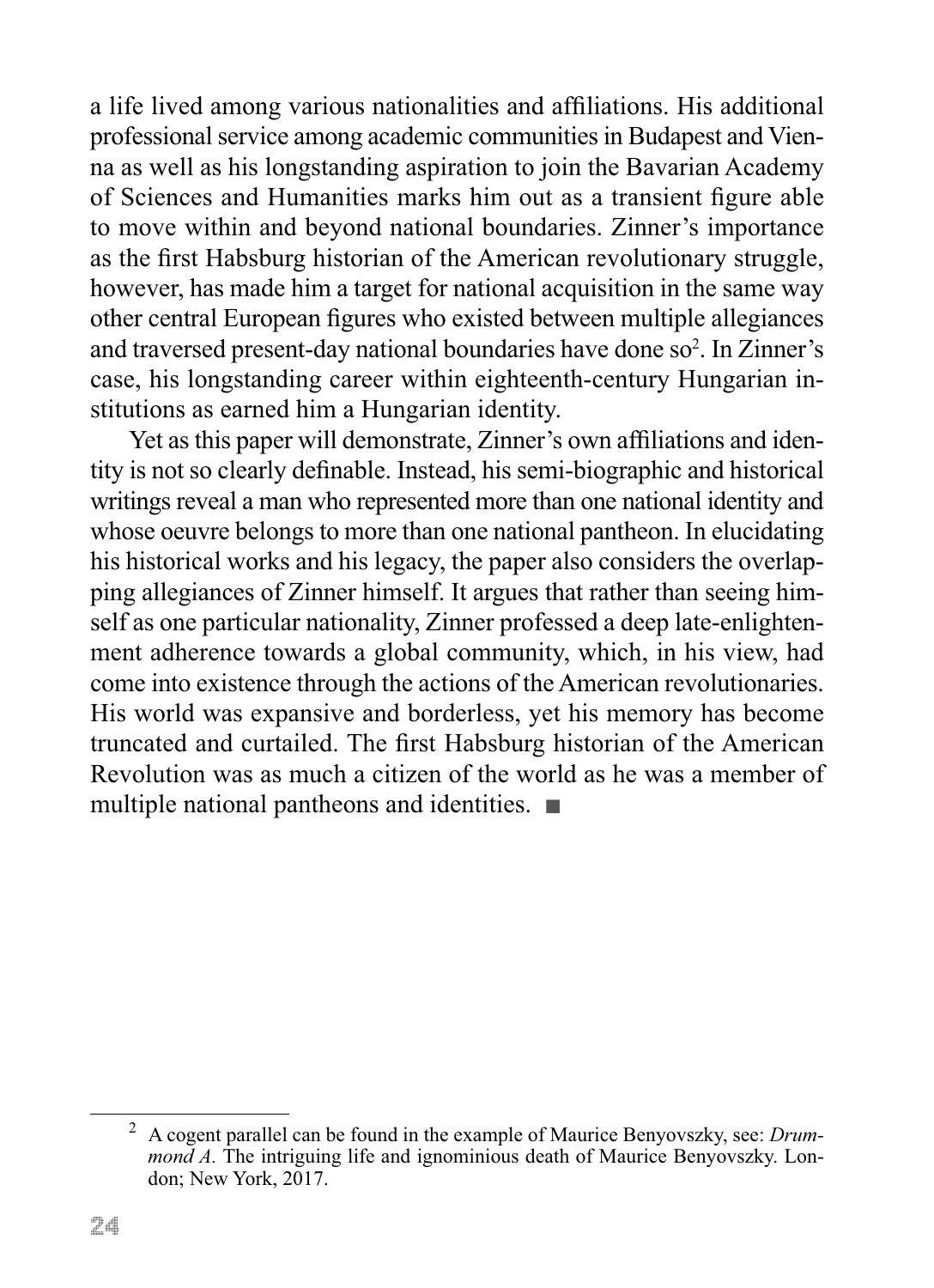## Джонатан СИНДЖЕРТОН

Инсбрукский университет (Инсбрук)

### Гражданин мира в национальном пантеоне? Первый габсбургской историк Американской революции

Примерно с 1778 по 1784 г. профессор королевской академии в Кашше<sup>1</sup> написал ряд исторических трудов, посвященных истории Северной Америки от Колумба до окончания Войны за независимость США. Автор, преподававший в академии всеобщую историю, опирался на первоисточники, полученные от американского эмиссара в Париже. Им был не кто иной, как Бенджамен Франклин (1706-1790). Труды, написанные на немецком и латинском языках, стали одной из первых в Центральной Европе хроник Американской революции и до недавнего времени считались утерянными. Если другие работы автора посвящены военной истории, то причины, побудившие написать три книги об Американской революции, находясь на периферии Габсбургской монархии, коренились в его искреннем восторге революционными идеалами, восторжествовавшими по другую сторону Атлантики. «Более всего меня трогает, - писал он делегатам Американского конгресса в Филадельфии, что я рассказываю о вашей молодости, о вашей неустанной работе во имя свободы». Он не был единственным в Габсбургской монархии, кто взялся анализировать исторические последствия американских событий, но его труды остаются самыми ценными современными комментариями о Войне за независимость США<sup>2</sup>.

В прошлом, когда заходила речь об исторических работах Иоганна Баптиста Циннера, они часто включались в национальные истории, касавшиеся восприятия американского влияния в Центральной и

Кашша — ныне Кошице в Словакии, в немецкой традиции Кашау.

<sup>&</sup>lt;sup>2</sup> О работах Вильгельма Таубе, Джан Ринальдо Карли и Жака Аккариаса де Серонна см.: Singerton J. The American Revolution and the Habsburg Monarchy. Charlottesville; London, 2021. P. 24-28.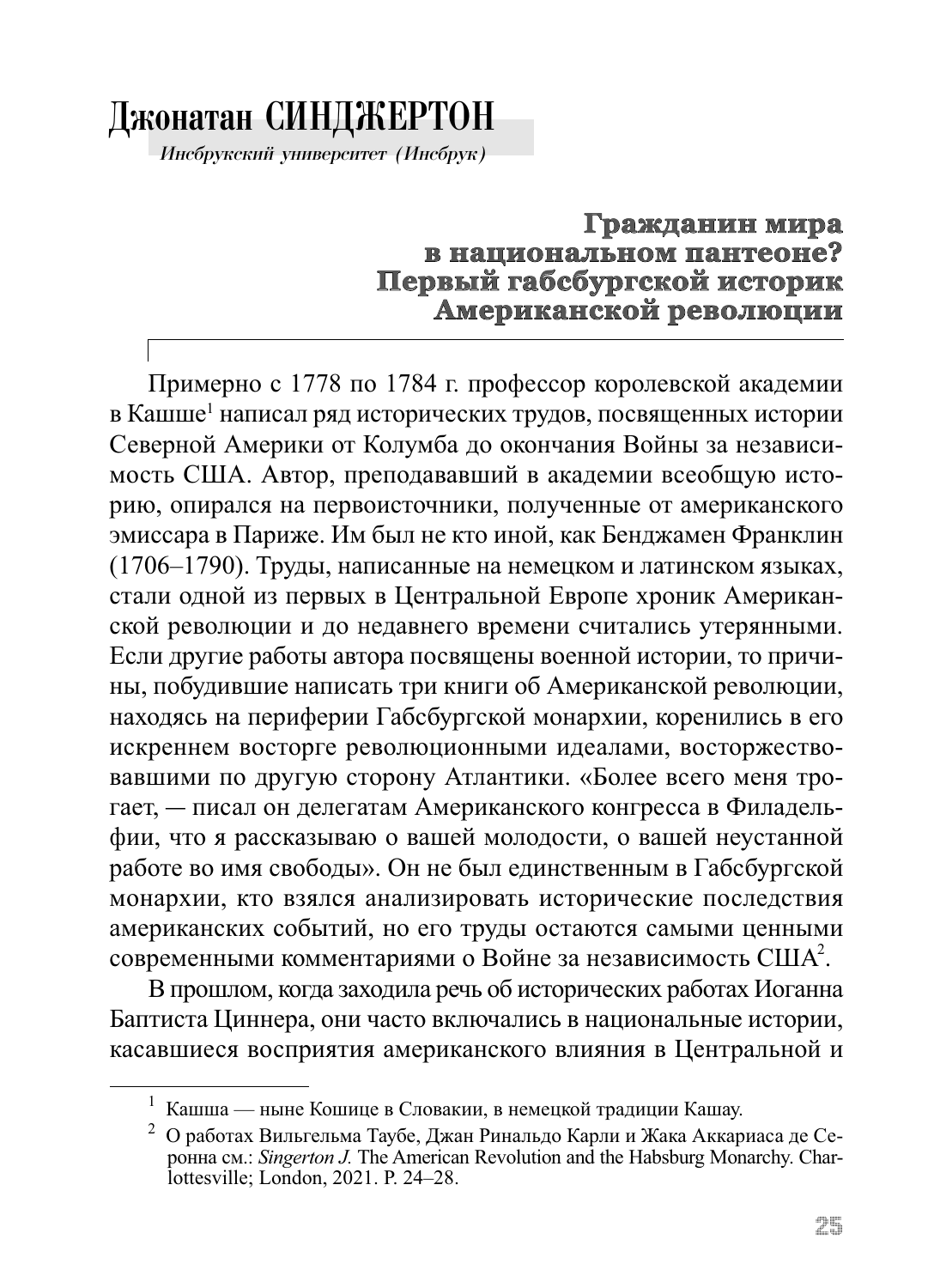Восточной Европе. Биография Циннера прекрасно подходит для таких целей: родился в Чехии, учился в Вене, преподавал в Венгрии. Его жизнь прошла среди разных национальностей и аффилиаций. Его профессиональные связи в академических сообществах Буды и Вены, а также давнее стремление стать членом Баварской академии наук и искусств выделяют его как переходную фигуру, способную перемещаться в пределах и поверх национальных границ. Однако важность Циннера как первого габсбургского историка революционной борьбы американцев превратила его в объект для национальных притязаний точно так же, как это случилось с другими центральноевропейскими деятелями, которые существовали между несколькими приверженностями и пересекали современные государственные границы<sup>з</sup>. В случае Циннера его длительная карьера в венгерских институциях XVIII в. способствовала формированию у него венгерской идентичности.

В то же время, как показано в докладе, предпочтительные аффилиации и самоидентификация Циннера не столь просты и однозначны. Из его полуавтобиографических и исторических сочинений вырисовывается персонаж, который был носителем более, чем одной национальной идентичности и чье наследие входит в более, чем один национальный пантеон. Анализ исторического наследия Циннера неотделим от прояснения пересекающихся лояльностей автора. В докладе показано, что Циннер не причислял себя к какой-то одной определенной национальности и проповедовал глубокую характерную для позднего Просвещения приверженность к глобальной общности, которая, по его мнению, возникла в результате действий американских революционеров. Мир Циннера был широким и безграничным, но память об ученом сохранилась в неполном, усеченном виде. Первый историк Американской революции был гражданином в той же мере, в какой разделял несколько идентичностей и вошел в ряд национальных пантеонов.

<sup>&</sup>lt;sup>3</sup> Убедительную параллель можно провести с Морицем Бенёвским (1746–1786), см.: *Drummond A.* The intriguing life and ignominious death of Maurice Benyovszky. London; New York, 2017.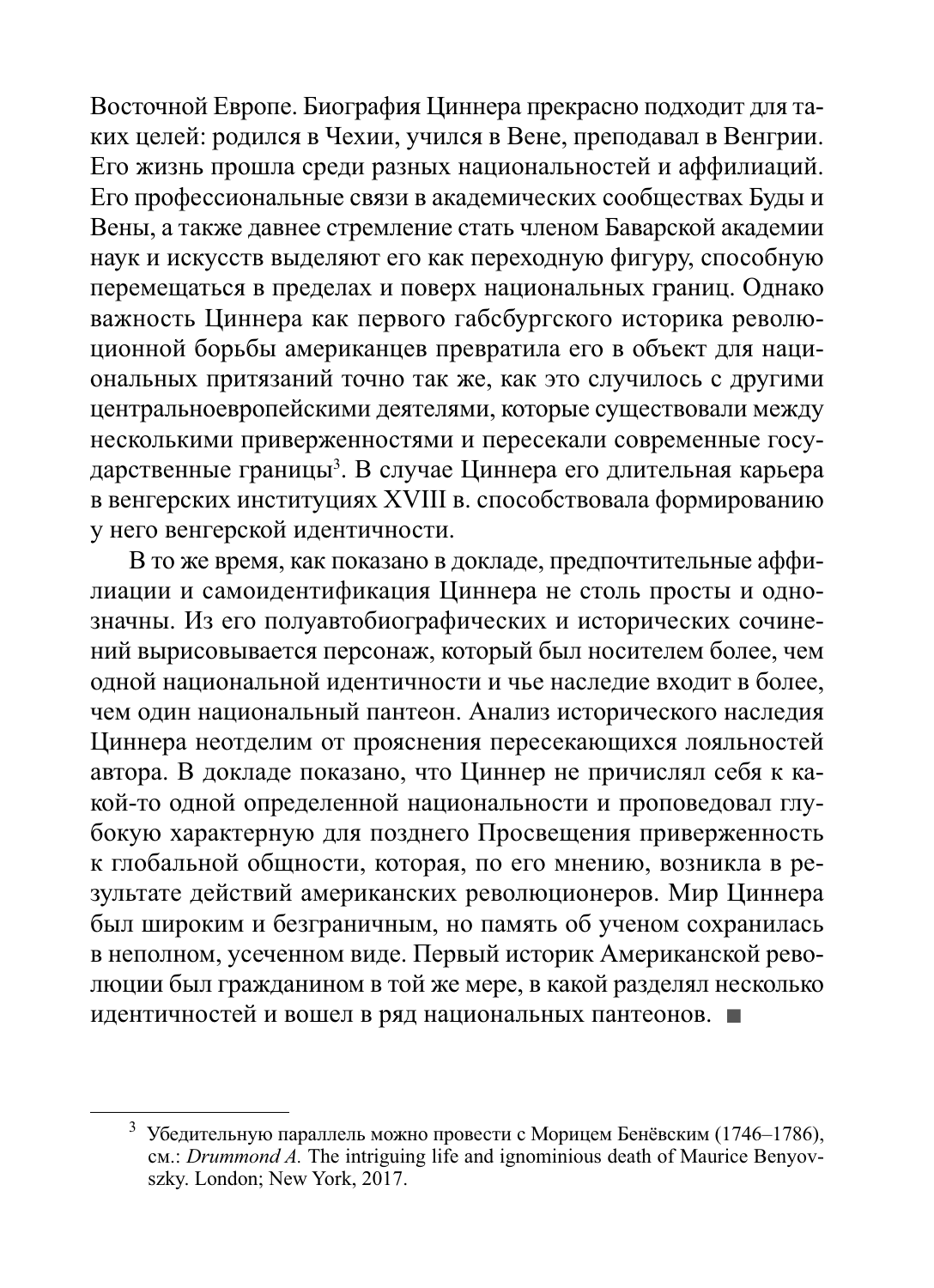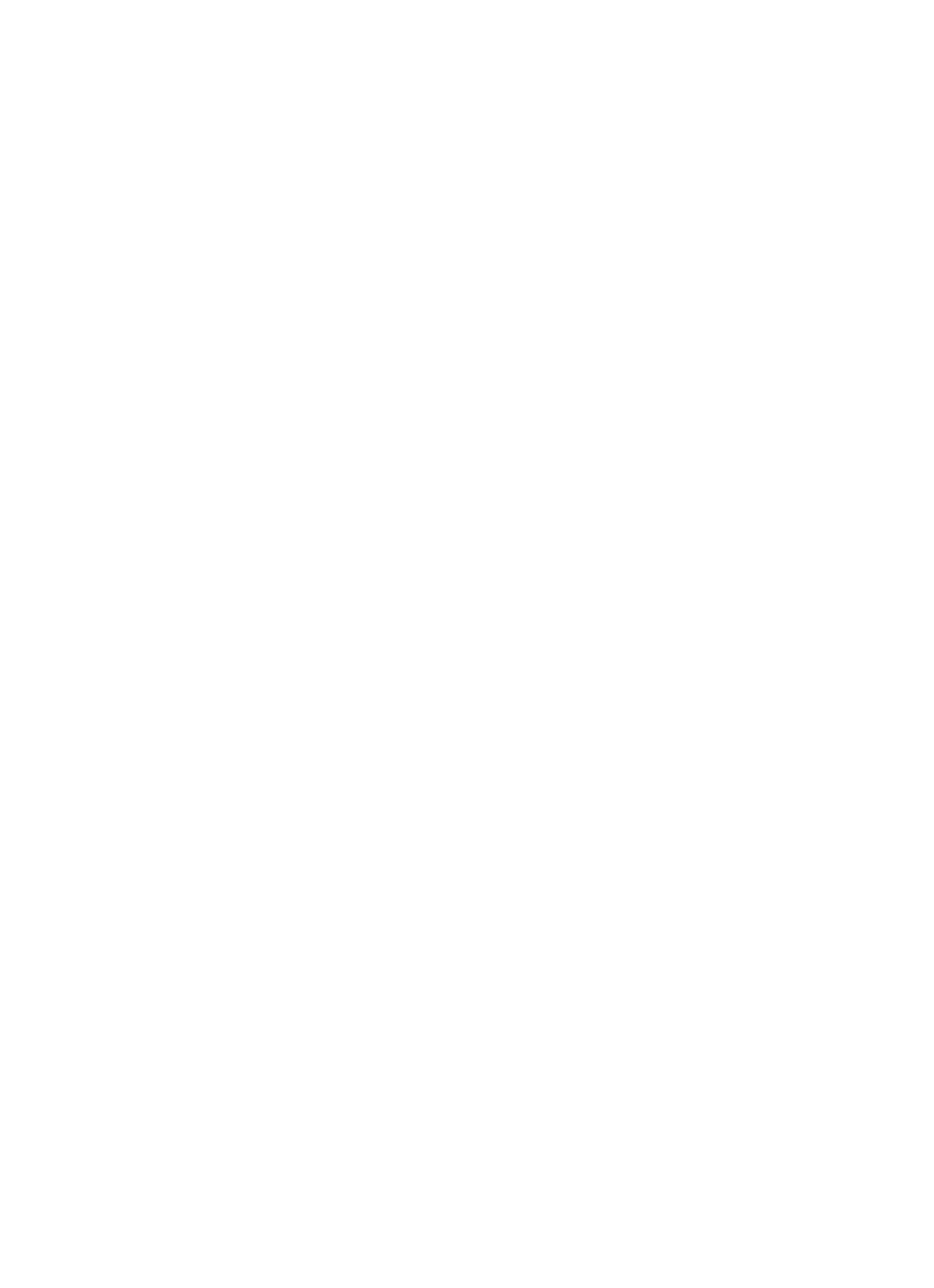# Olga KHAVANOVA

Institute of Slavic Studies of the RAS (Moscow)

### **NATIONALITY TIONALITY— COURTIER: THE FORGOTTEN RGOTTEN HUNGARIAN NGARIAN DIPLOMAT COUNT NICOLAUS ESTERHÁZY**

Count Nicolaus Esterházy (1711–1764) was one of the first Hungarian aristocrats to succeed as a diplomat in the Habsburg Monarchy, and an unjustly forgotten figure in Hungarian and Austrian history. For twenty years, he represented the House of Austria at short- and long-term embassies in The Hague, London, Lisbon, Warsaw and Dresden, Madrid, and St. Petersburg. Much of the family archive perished in that century. The complete coincidence of the name with that of Prince Nicolaus Esterházy, patron of Josef Haydn, led to the identification of the two namesakes and their complete confusion. There are no biographical studies about him, apart from chapters in the genealogical surveys. The paper reflects on what identities Count Nicolaus Esterházy might have had and what the reasons are for his complete oblivion in historiography and collective memory.

The Hungarian aristocracy in the mid-eighteenth century has traditionally been regarded in historiography as "domesticated" by the Viennese Court, devoid of national feeling and language. Nikolaus' father was fluent in spoken and written Hungarian. His son, however, although most likely knew Hungarian, communicated in German and French. Thanks to his father's position at court, he was promoted to the rank of chamberlain at the age of 19 and was then sent with his brother to the knight academy in Luneville. After six months of studying, he made a long voyage through Europe, visiting Rotterdam and London, Paris, Florence, Rome, and Naples. The launch of his diplomatic career came in March 1741, when Maria Theresa, who at that time held the titles of Queen of Hungary and Bohemia, gave birth to the long-awaited prince ― the heir to the House of Austria, the future Joseph II. Young, capable chamberlains from Prince Francis's inner circle were chosen for the extraordinary embassies that were to bring this news to the allied courts.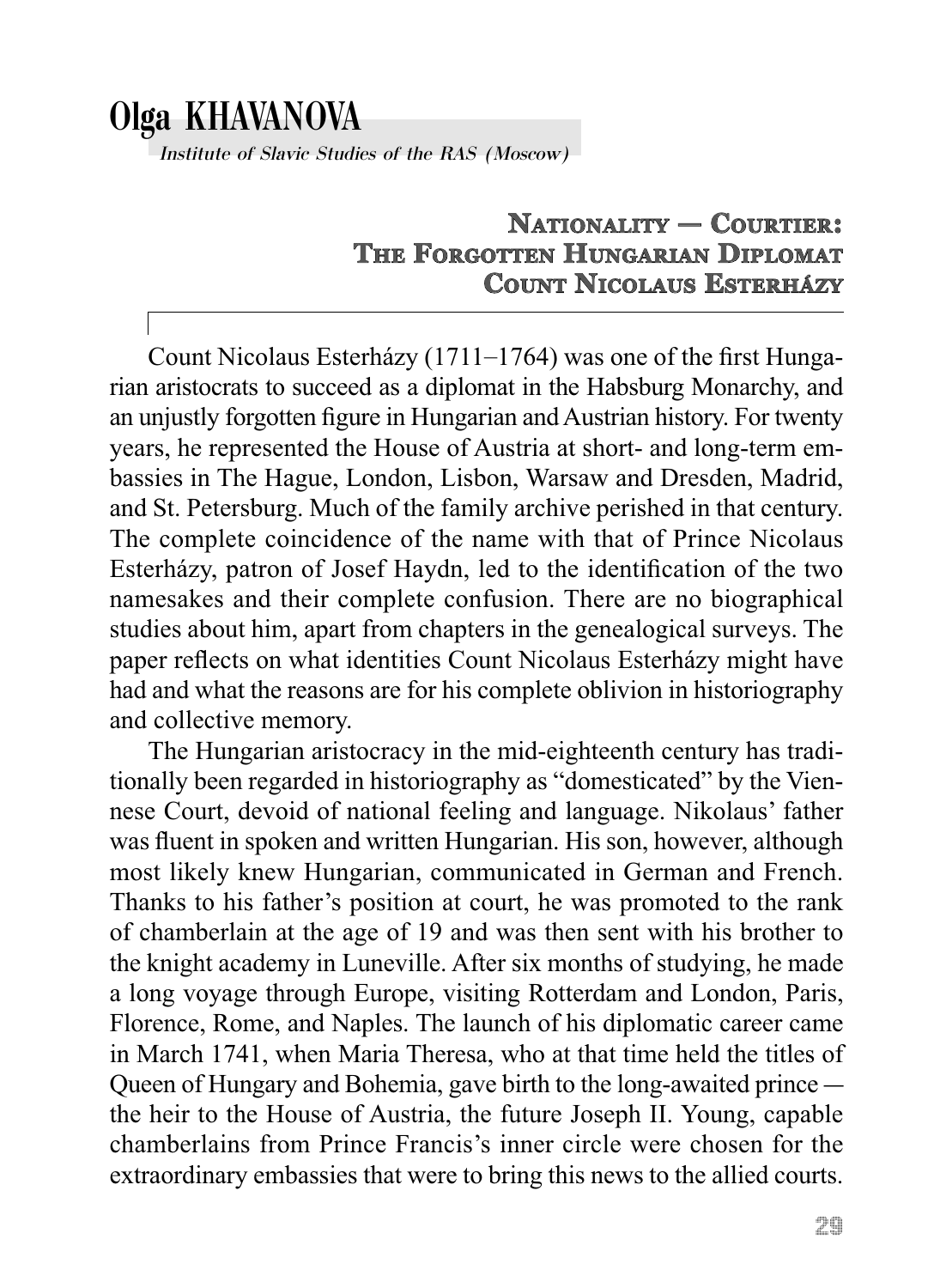Nicolaus Esterházy did not miss this chance, turning it into destiny. After spending 20 years at the foreign courts of Europe, Esterházy remained above all a member of the Viennese court milieu, into which he sought to return after quitting diplomacy. His cosmopolitanism (national indifference) was mentioned by many contemporaries.

Did Esterházy have a Hungarian identity? In a political sense, undoubtedly yes. Not only did he belong to the Hungarian magnate class by right of birth, but also by virtue of his position as custodian of the Holy Hungarian Crown, and after his diplomatic career was over, by virtue of his honorary positions as lord lieutenant of Sáros County and Captain of the Hungarian Noble Guard. Esterházy's entourage in Madrid and St. Petersburg included the Hungarian-Croatian count Joseph Keglevics, but there is no information about their language of communication. Historians are not aware of a single line of Hungarian written in Esterházy's hand, only of German and French.

The memory of his diplomatic successes and failures quickly faded after his death. In the Austrian pantheon of prominent statesmen, he was but one of many court aristocrats, and for inclusion in the Hungarian pantheon he did not possess a distinctly Hungarian character. His name is much better known in Russian historiography: the outstanding positivist historian Sergei Soloviev in his classical multi-volume History of Russia described in detail one of Esterházy's diplomatic triumphs ― the overthrow in 1758 by cunning intrigue of the powerful chancellor Alexei Bestuzhev-Riumin. In this sense, Esterházy is a part of Russian history, at least as long as historians return to the larger historical narratives of the nineteenth century.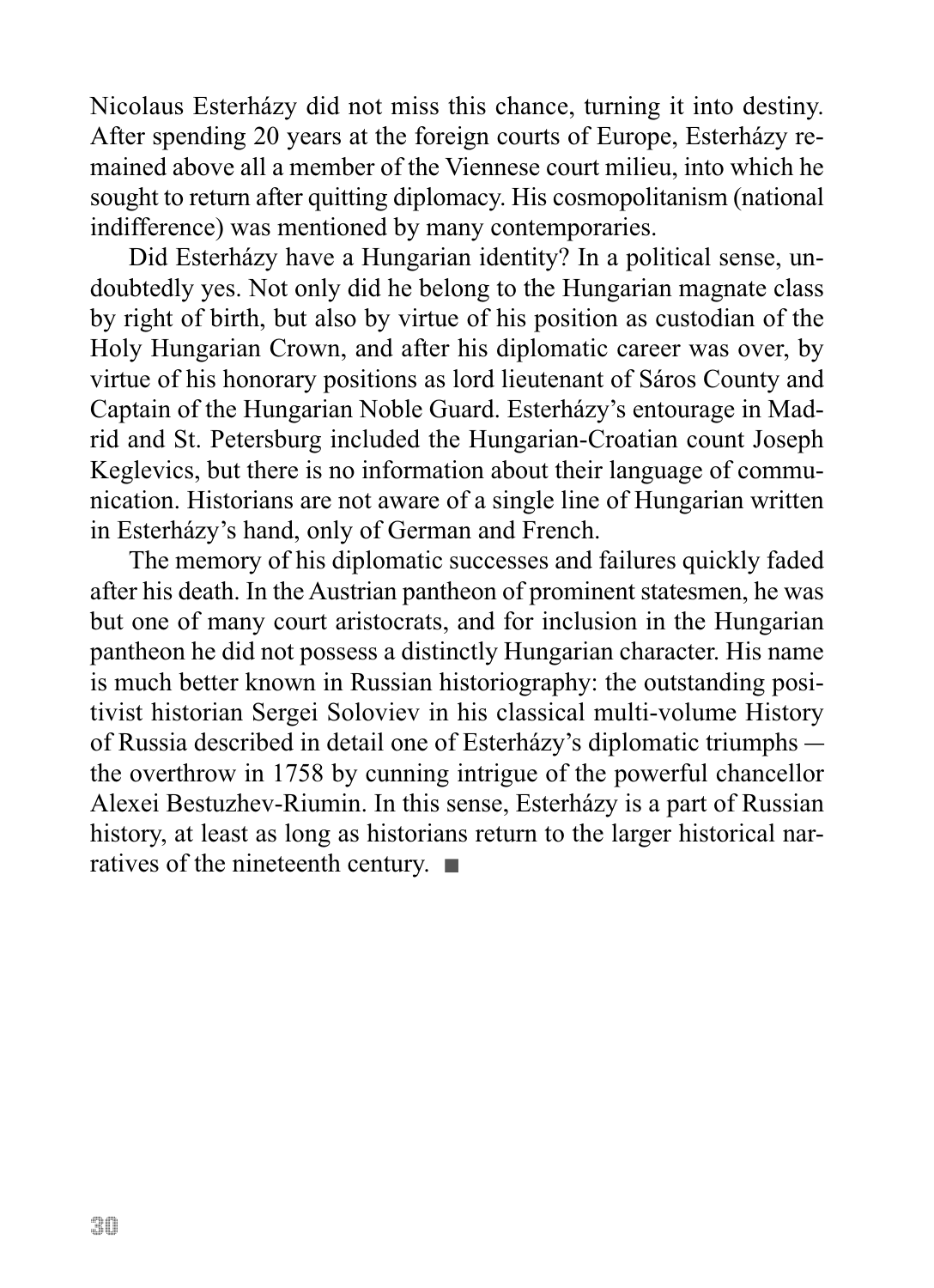## Ольга ХАВАНОВА

Институт славяноведения РАН (Москва)

### **Национальность ациональность —придворный: придворный:** забытый дипломат граф Николаус Эстерхази **вне пантеонов не**

Граф Николаус Эстерхази (1711–1764) ― один из первых венгерских аристократов, преуспевших на дипломатической службе в монархии Габсбургов, и несправедливо забытая фигура венгерской и австрийской истории. Двадцать лет он представлял Австрийский дом в краткосрочных и долгосрочных посольствах в Гааге, Лондоне, Лиссабоне, Варшаве и Дрездене, Мадриде, и Санкт-Петербурге. Значительная часть семейного архива погибла в войнах и революциях ХХ в. Полное совпадение имени с князем Николаусом Эстерхази, патроном Й. Гайдна, привело к отождествлению двух тезок и полной путанице. О нем не было создано биографических исследований, не считая глав в генеалогических в хрониках. В докладе высказываются предположения, какими идентичностями мог обладать граф Николаус Эстерхази и в чем причина его полного забвения в историографии и коллективной памяти.

Венгерская аристократия середины XVIII в. традиционно считалась в историографии «прирученной» венским двором, лишенной национального чувства и языка. Отец Николауса свободно владел устным и письменным венгерским. Но сын его, скорее всего, тоже знал венгерский, хотя языками его общения были в равной мере немецкий и французский. В 19 лет благодаря положению отца при дворе он получил чин камергера, затем вместе с братом был отправлен в рыцарскую академию в Люневилль. Проучившись полгода, он совершил многомесячное путешествие по Европе, побывал в Роттердаме и Лондоне, Париже, Флоренции, Риме и Неаполе. Повод к началу дипломатической карьеры представился в марте 1741 г., когда у венгеро-богемской королевы Марии Терезии родился принц ― наследник владений Австрийского дома, будущий Иосиф II. Для чрезвычайных посольств отобрали молодых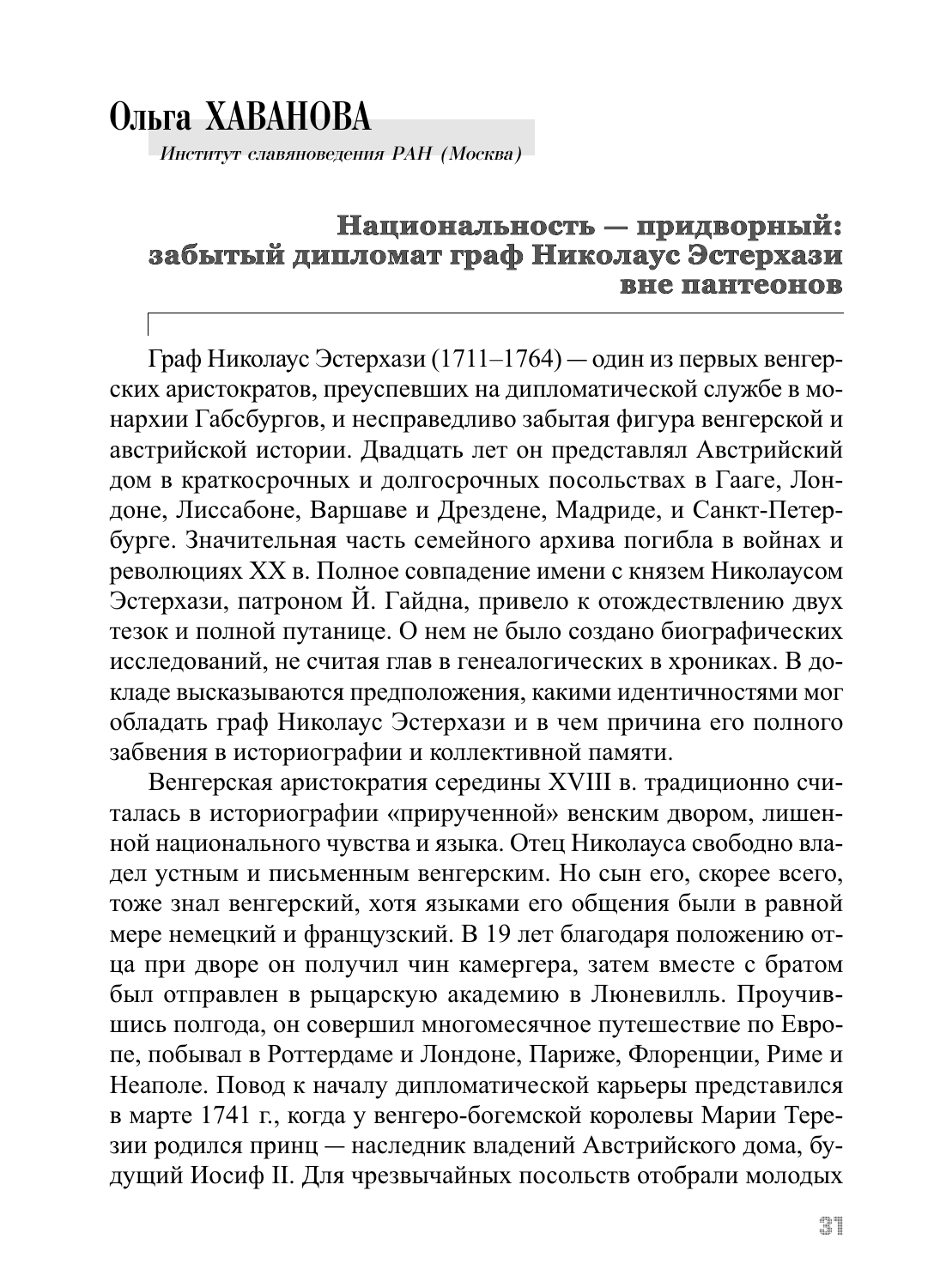способных камергеров из ближнего круга герцога Франца. Этот шанс Николаус Эстерхази не упустил, превратив в судьбу. Проведя 20 лет при дворах Европы, добившись подписания нескольких важных для Вены международных договоров, Эстерхази оставался, прежде всего, представителем венской придворной среды, в которую стремился вернуться с почетом и уважением за достижения на дипломатическом поприще. О его космополитизме (национальной индифферентности) не раз писали современники.

Обладал ли Эстерхази венгерской идентичностью? В сословногосударственническом смысле, несомненно. Он принадлежал к венгерскому магнатскому сословию не только по праву рождения, но и в силу должности хранителя святой венгерской короны, а после завершения дипломатической карьеры ― почетных должностей главы комитата Шарош и капитана венгерской дворянской лейб-гвардии. В свите Эстерхази в Мадриде и Петербурге находился венгерско-хорватский граф Й. Кеглевич, но нет сведений о языке их общения. Историкам также неизвестно ни одной строчки на венгерском языке, написанной рукой Эстерхази, только по-немецки и по-французски.

Память о его дипломатических успехах и неудачах быстро стерлась после его смерти. Для австрийского пантеона выдающихся государственных деятелей он был всего лишь один многих придворных аристократов, для включения в венгерский пантеон ― не обладал ярко выраженной венгерскостью. Его имя гораздо лучше известно в российской историографии: великий историк-позитивист С.М. Соловьев в классической многотомной «Истории России» подробно описал один из дипломатических триумфов Эстерхази ― свержение в 1758 г. в результате хитроумной интриги всесильного канцлера А.П. Бестужева-Рюмина. В этом смысле Эстерхази ― часть российской истории, по крайней мере, до тех пор, пока историки возвращаются к большим историческим нарративам XIX в.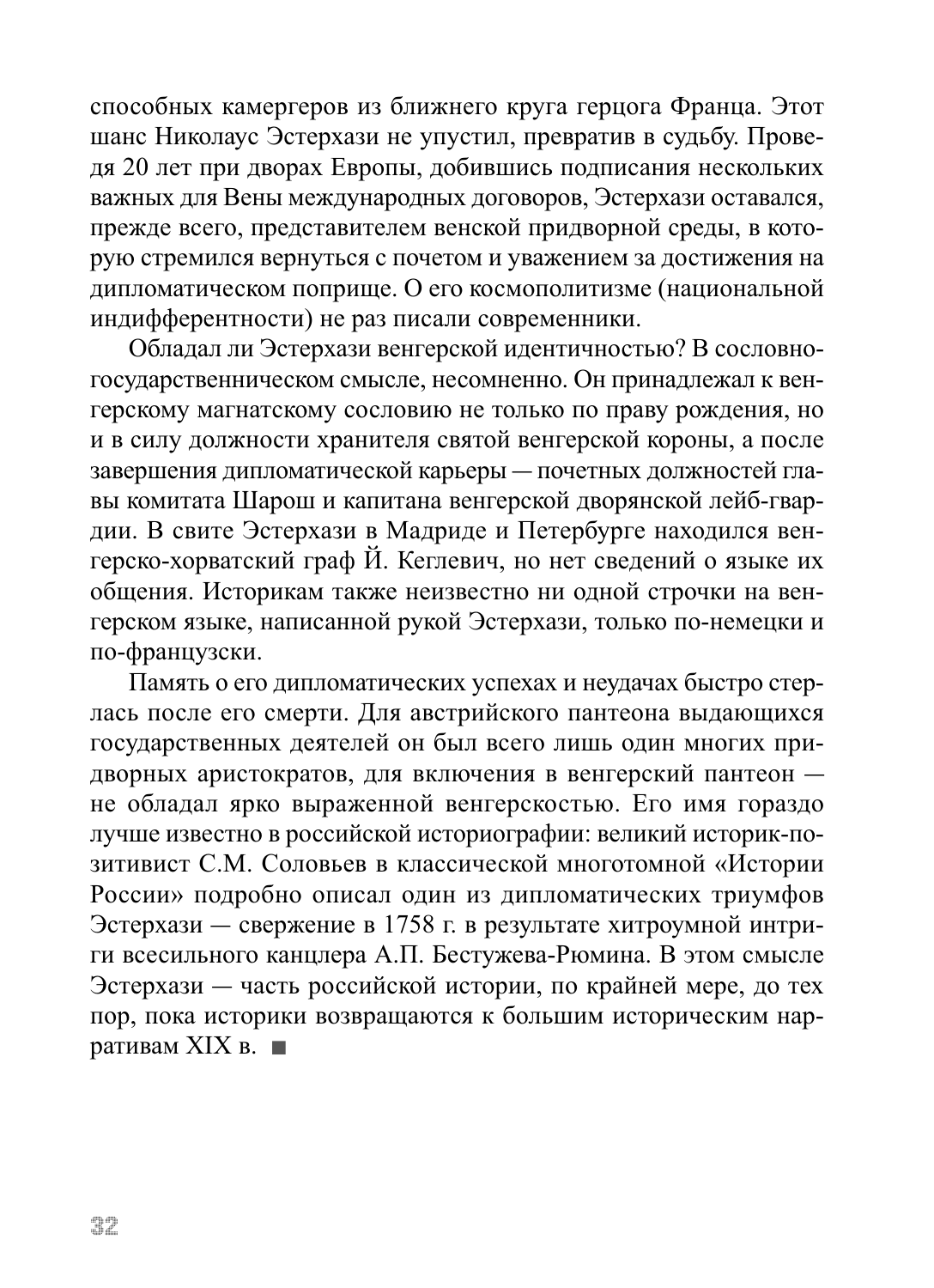## Ivana C**´**IRIC**´**

The Nikola Tesla Museum (Belgrade)

### **NIKOLA TESLA — FROM A EUROPEAN EMIGRANT MIGRANT TO AN AMERICAN INVENTOR NVENTOR: CONTRIBUTIONS OF THE SERB FROM LIKA TO THE DEVELOPMENT OF CIVILIZATION RECORDED ECORDED BY JOURNALIST OURNALIST'S PEN**

In the first part of the paper, the author looks back at the Serbian origin and youth of the famous scientist from Smiljan. She discusses his schooling in Karlovac, Graz, Prague, the first jobs in Budapest, with an emphasis on discovering the principle of creating a rotating magnetic field with alternating currents, and then jobs in Paris and Strasbourg, until he went to the promised land ― the USA. The main part of the paper deals with the golden period of Nikola Tesla's life and work. From his acquaintance and business with the industrialist Westinghouse, through triumphs at the World's Fair in Chicago, Niagara, research on Long Island and Wardenclyff. Tesla's acquaintances with celebrities and life in High Society are interwoven through this segment of work. The famous lectures given by Tesla were also pointed out, as well as the awards and recognitions he received. The analysis of Tesla's contribution and his professional ups and downs, along with the historical narrative, the author presents through texts from the print media of that time, pointing out that the print media as well as journalists played a very important role in profiling Nikola Tesla's professional path.

Aware of their media influence, Tesla was especially careful about his public appearance. Through many years of work and systematic appearances in print media, he built an enviable scientific reputation, recognized and accepted by the public and the profession. Having in mind print media influence he carefully chose the words that will remain forever noted. Tesla's financiers followed the press reports about him and often reacted accordingly if there was an indication of his potential failure in the text. He knew that news in the newspapers spread quickly and that his reputation in the public and in the eyes of the financiers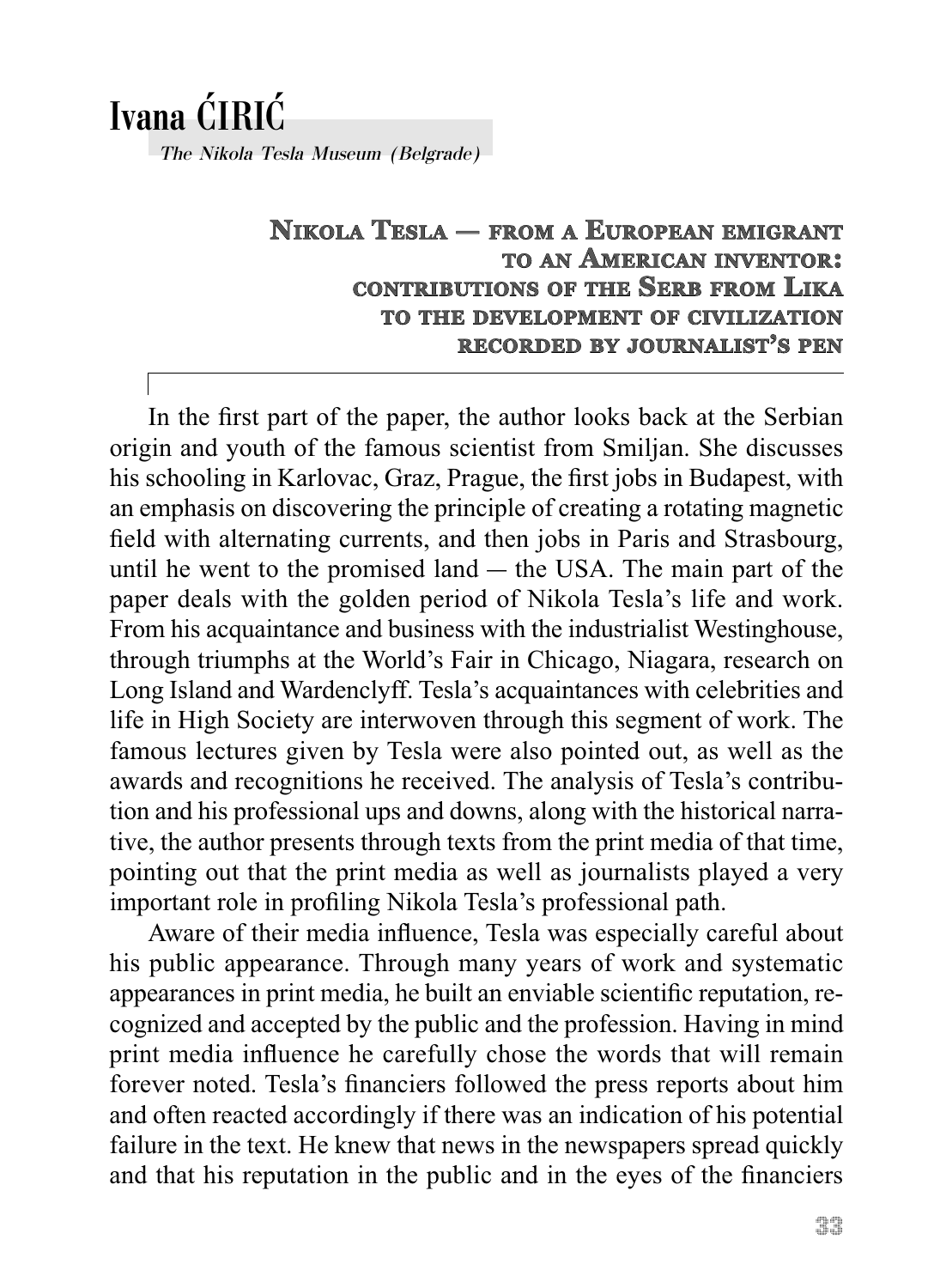depends on it. That is why he formed a special tactics in dealing with journalists. He did not reveal his ideas to the public until the moment when he himself firmly believed in success.

In Tesla's archive preserved in the Nikola Tesla Museum in Belgrade, there are over a thousand documents of correspondence with various editors, journalists and publishers (*Electrical Engineer*, *Electro-Therapeutic Society*, *Electrical Review*, *Electrical World*, *The Century Magazine*, *Chicago Tribune*, *Cosmopolitan*, *Commercial Tribune*, Српски Патриота, Scientific American...). He considered this correspondence as important as correspondence with business partners and categorized it in the same way. Within the searchable index of correspondents in the Museum it is not possible to determine the exact number of letters he commute with journalists because some letters are registered under a personal name, and some under the name of a newspaper.

Nevertheless this correspondence as well as the published texts about Nikola Tesla's life and work, preserved in the Museum's Press clipping collection, indicate the remarkable and a historically significant database that further illuminates the thoughts and deeds of the great Serbian genius<sup>\*</sup>. ■

<sup>\*</sup> Published without editorial amendment (*eds*).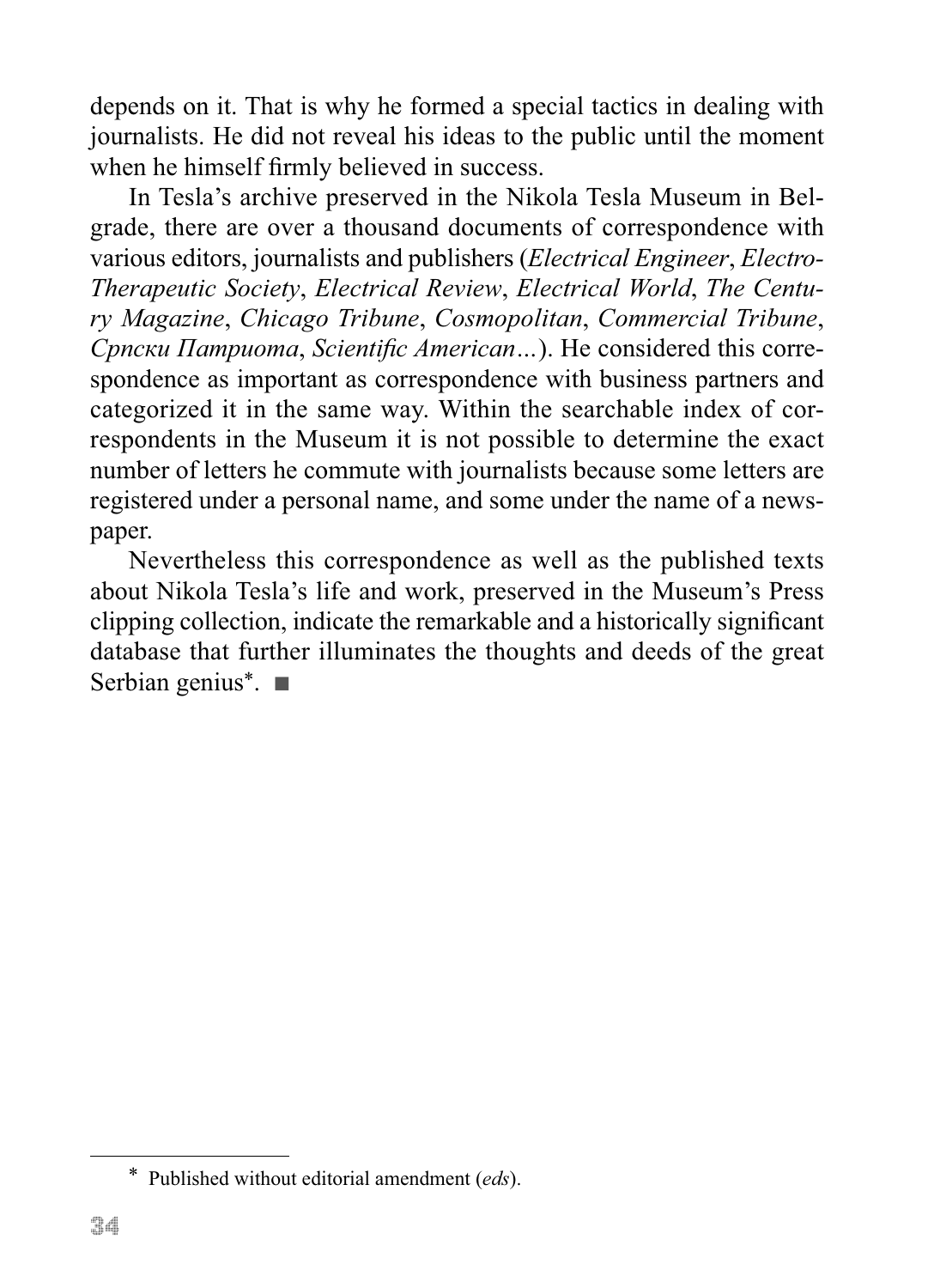## Ивана ЧИРИЧ

Музей Николы Теслы (Белград)

### **Никола Тесла —от европейского эмигранта от до американского изобретателя: о**  вклад серба из Лики в мировую цивилизацию **в зеркале прессы прессы**

В первой части доклада я рассмотрю сербское происхождение и молодые годы знаменитого ученого из Смиляна. Речь пойдет об уче бе в Карловаце, Граце, Праге, первую работу в Будапеште, особое внимание будет уделено открытию принципа создания вращающегося магнитного поля с помощью переменных токов, а затем работу в Париже и Страсбурге, пока Тесла не отправился в землю обетованную ― США. Далее речь пойдет о золотом периоде в жизни и творчестве Николы Теслы. От знакомства и совместного бизнеса с промышленником Ветингхаусом до побед на всемирных выставках в Чикаго, Ниагары, исследований на Лонг-Айленде и в Варденклифе. В этот период инженер общался с видными общественными фигурами и вращался в кругах высшего общества. Я расскажу о его знаменитых лекциях и наградах и иных формах признания он получил, представлю достижения, взлеты и падения, как о них говорилось в печатных СМИ того времени, тем более что газеты и журналисты сыграли важную роль в формировании профессионального пути Николы Теслы.

Прекрасно сознавая влияние средств массовой информации, Тесла особо заботился о своем имидже. Благодаря многолетней работе с прессой и систематическим упоминаниям в печатных СМИ он заслужил завидную научную репутацию как обществе, так и в профессиональных кругах. Памятуя о влиянии журналистов, он тщательно работал над своими публичными выступлениями, поскольку понимал, что они войдут в историю. Его финансисты внимательно следили за сообщениями в газетах и немедленно реагировали на сообщения или даже намеки о его возможных неудачах.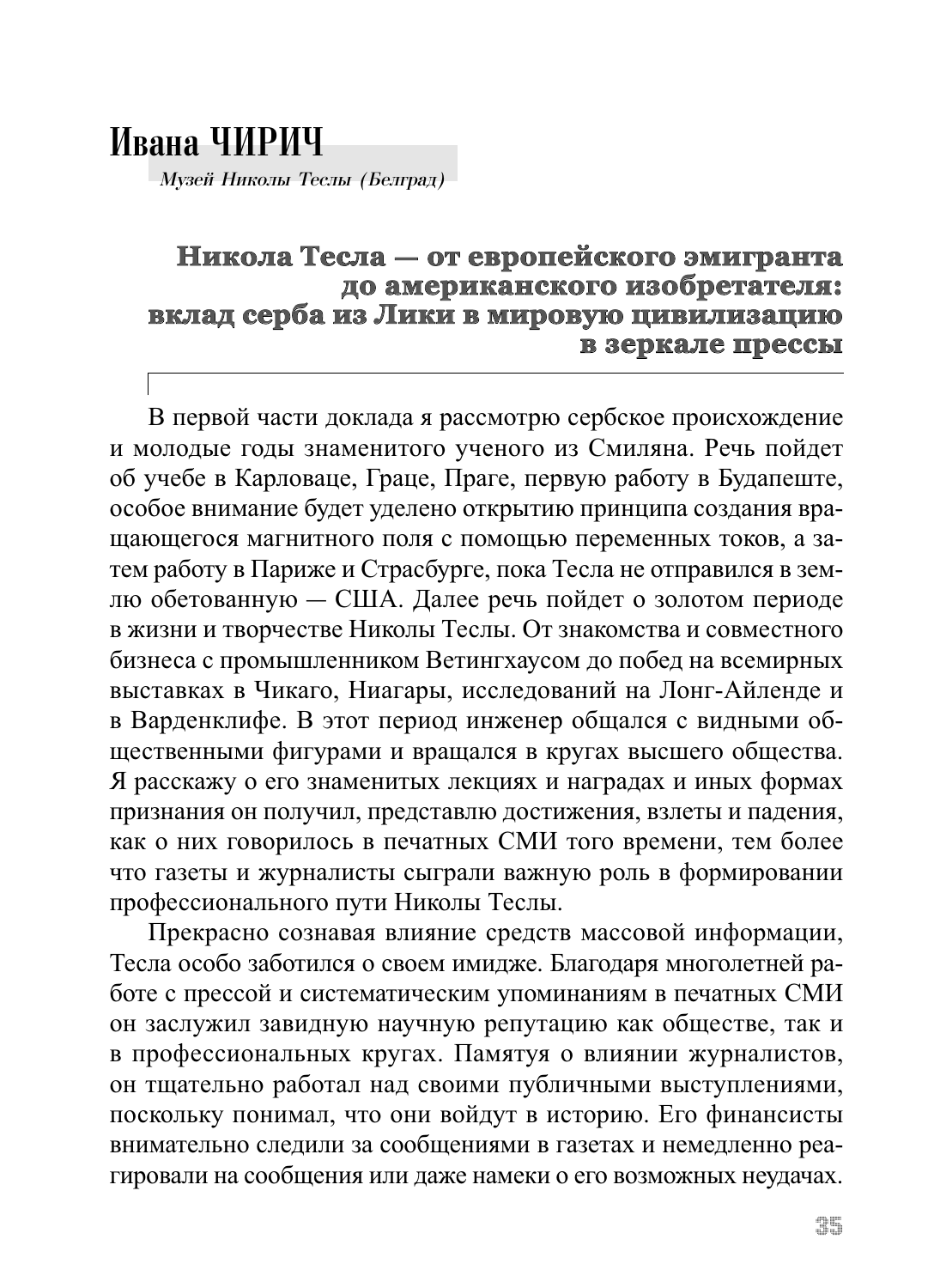Тесла понимал, что газетные новости распространяются быстро, и от них напрямую зависит его репутация в глазах общественного мнения и финансовых кругов. Он выработал особую тактику, как общаться с журналистами, и никогда не рассказывал о своих идеях широкой публике, пока сам не был уверен в успехе.

В архиве Теслы, хранящемся в Музее Николы Теслы в Белграде, хранится более тысячи писем с разными редакторами, журналистами и издателями (*Electrical Engineer*, *Electro-Terapeutic Society*, *Electrical Review*, *Electrical World*, *The Century Magazine*, *Chicago Tribune*, *Cosmopolitan*, *Commercial Tribune*, *Српски Патриота*, *Scientific American*). Этого рода корреспонденции он придавал не меньшее значение, чем переписке с деловыми партнерами. Имеющиеся инвентарные описи не позволяют пока определить точное число точное число писем от представителей СМИ, потому что часть адресантов записаны по имени, часть ― по печатному органу, в котором они работали. Тем не менее, переписка, как и опубликованные тексты о жизни и наследии Николы Теслы из фондов музея, представляют собой внушительную базу данных, которые проливают свет на личность сербского гения.